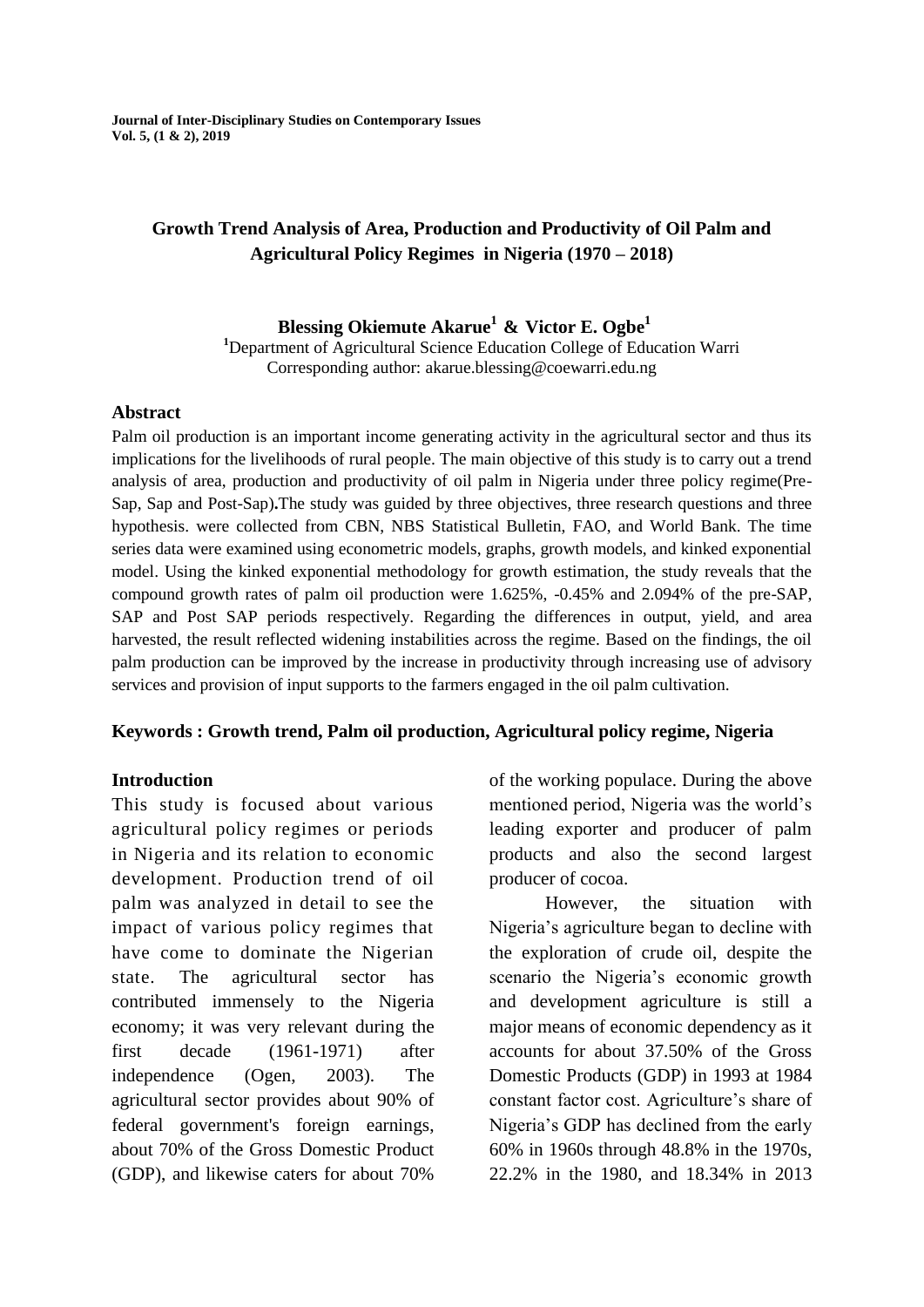(Udom, 1986; Hyman, 1990; Utomakili & Abolagba, 1996).

Various factors can be traced as the reasons for the fall in agricultures share such as unstable, inappropriate and unfavorable government policies, lack of the use of modern inputs and extension service; previously controlled by monopoly marketing board; low provisions of market information, standards and quality control, and farm level production Agricultural exports as a percentage of total exports declined to about 7% from about 43% in Nigeria between 1970-1974. One of the major setback experience in Nigeria is the lack or inconsistency of our agricultural programme and there is a need to consider the formulation and appraisal of Nigeria agricultural policy in a programme of economic development, corroborating this view [Eneh \(2011\)](https://scialert.net/fulltext/?doi=tae.2012.96.103#636387_ja) opined that Institutional/Structural policy inconsistencies have plagued Nigerian developments. There are a few concerns about the growth and development of agriculture in Nigeria. As any high growth rate in agriculture especially the crop sub-sector is brought about by expanding area under cultivation. The major intent of this study is not providing a comprehensive or detailed review of agricultural policy in Nigeria, but rather the study intend to examine the various policy regimes or sub-period which performed better and why, using oil palm as amajor economic and important cash crops cultivated in Nigeria.

# **Objectives of the Study**

The main objective of this study is to carry out a trend analysis of area,

production and productivity of Oil palm in Nigeria **.**This main objective will be achieved through the following specific objectives which include to:

- (i) detremine the trend in output growth in palm oil production under different policy regimes;
- (ii) examine the acceleration or deceleration in the growth performance in output of palm oil under different policy regimes;
- (iii) determine the variations in palm oil production (yield, output and harvested area) with a view to identify the effect of the policy regime on palm oil production stability;

## **Research Questions**

The following research questions were raised for the study.

- (i) What is the current trend in the palm oil growth rate in Nigeria?
- (ii) What is the growth performance of palm oil output in Nigeria?
- (iii)How does poor policy implementation affect palm oil output, yield and area harvested?

# **Research Hypotheses**

The following hypotheses were tested in the study.

- (i) The differential coefficients of the variables with respect to the growth rate of palm oil output are not significantly different from the benchmark coefficient.
- (ii) The differential coefficients of the variables with respect to growth performance in output of palm oil are not significantly different from the benchmark coefficient.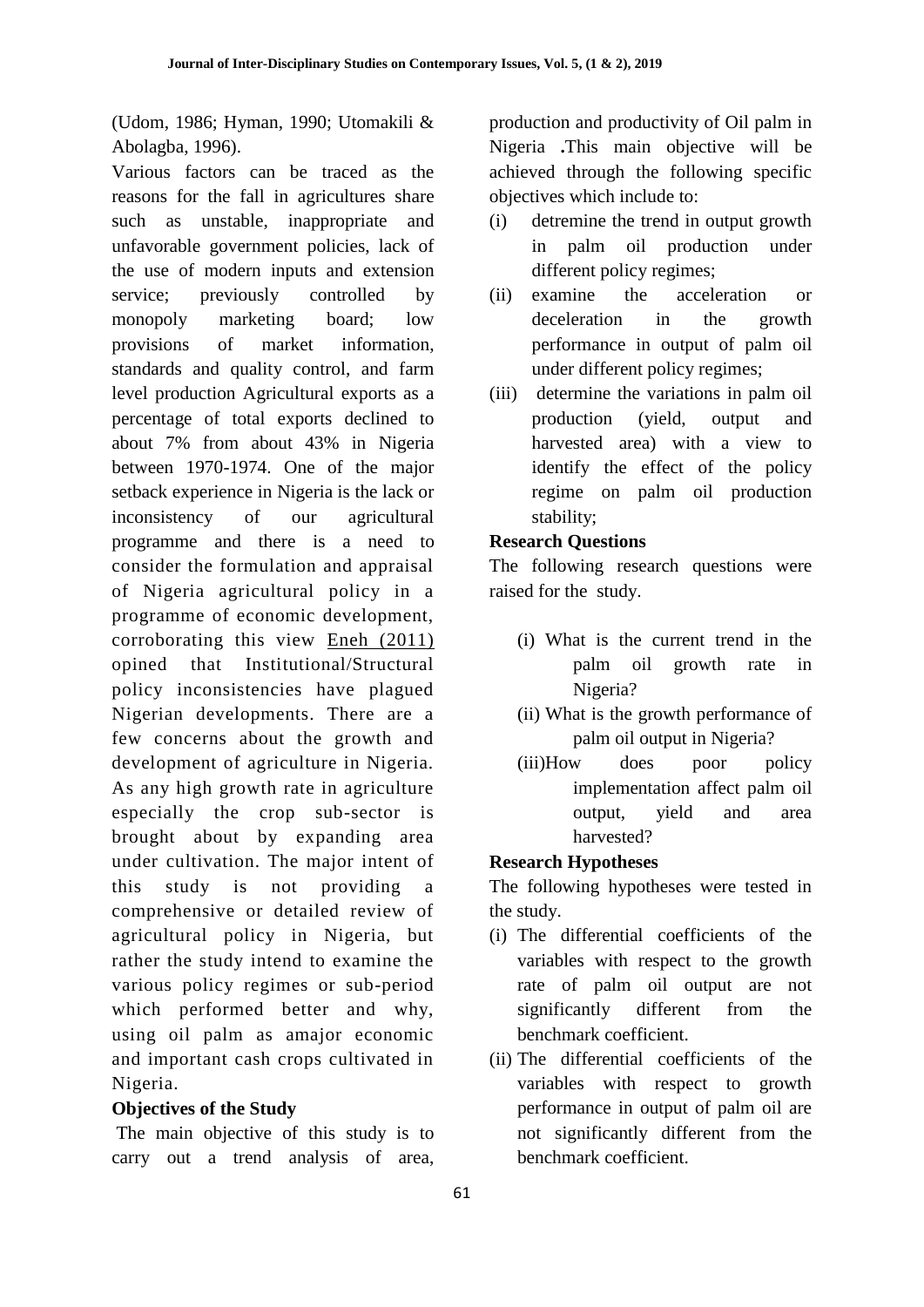(iii)The differential coefficients of the variables with respect to area, yield and output of palm oil are not significantly different from the benchmark coefficient.

#### **Scope and Data Collection**

The study was carried out in Nigeria. Nigeria is between latitude  $4^0$  and  $14<sup>0</sup>$  North of the equator and longitudes  $3<sup>0</sup>$ and  $14^0$  East of the Greenwich meridian. Nigeria has an area territory of 923,768.00 sq kilometers; a north-south length of

around 1 450 km and a west-east broadness of around 800 km. It is limited on the North by the Republic of Niger, on the South by the Atlantic Ocean, west by the Republic of Benin, and on the East by the Federal Republic of Cameroun while on the North-East fringe is Lake Chad. (The Federal Ministry of Environment of Nigeria 2011 and Online Nigeria, 2015).

The general description of Nigeria, showing states, features and boundary is presented in Figure 1.



**Figure 1 Map of Nigeria**

This study relied on aggregate secondary data from 1970-2018 spanning 49 years. Data were acquired from different publications of the Central Bank of Nigeria (CBN), in particular Statistical Bulletin, Economic and Financial review and National trade summary. Data were sourced from various editions of Food and Agriculture Organization (FAO), United States Department of Agriculture, World Bank, National Bureau of Statistics (NBS),

and the Federal Ministry of Agriculture and Rural Development. The analytical techniques for this study involved the use of descriptive and inferential statistics.

#### **Method of Study**

The analytical tools used to achieve the objectives of this study are examined in this section.

**Objective (i)** estimated the growth trend in the production of palm oil under different policy regimes within the period of study.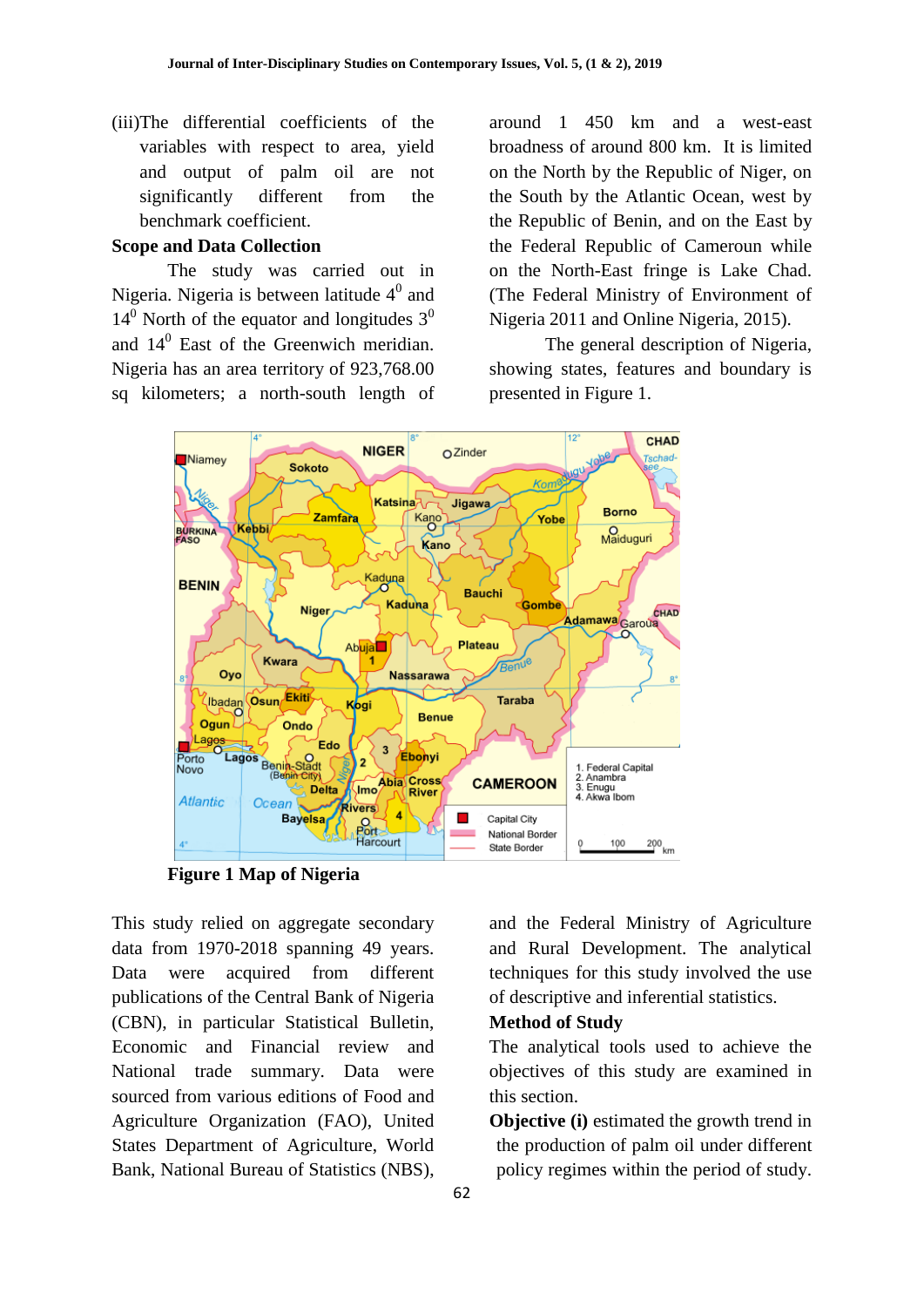This was realized using the traditional growth regression model (Linear trend equation) and the kinked exponential model. The reason for this was to determine the models with a better estimate. Compound growth model was used to estimate the growth trend in palm oil production. This model was used by Gujarati, (2003); Khalid and Burhan, (2006); Shadmehri (2008) Khan, et al (2008) and Oyinbo and Yusuf (2012) to estimate the growth rate of both annual and perennials crops.

#### **Model Specification**

The compound interest formula was used to develop the model. It is expressed as:

 $Y = Y_0(1+r)$  t

| $\dots(1)$ |  |  |  |  |  |  |  |  |  |  |  |  |  |  |  |  |  |  |  |  |
|------------|--|--|--|--|--|--|--|--|--|--|--|--|--|--|--|--|--|--|--|--|

Let;

 $Y_t$  = Output of Palm Oil ('000 tonnes)

 $Y_0$  = Initial Value of Palm Oil Output ('000 tonnes) in 1970.

r= Compound rate of growth of Palm Oil output over time

t= Time trend (1970 to 1985, 1986 to 1994 and 1995 to 2018)

Taking the natural logarithm of equation  $(3.1)$ , equation  $(3.2)$  was derived as:

 $lnY_t = lnY_0 + tIn (1+r)$ ...........…………………………………… ……………………. (2) let say;  $lnY_0=a_0$ In  $(1+r) = a_1$ Then equation (2) can be rewritten as  $\ln Y_t = a_0$  + a1t………………………………………… ………………………………… (3)

By adding disturbance term to equation (3), the explicit form of the model becomes:

 $lnY_t = a_0 + a_1t$ +ut…………………………………………

……………………………. (4)

Where:

 $Y_t$  = Output of Palm Oil ('000 tonnes)  $t=$  Time trend (1970 to 1985, 1986 to 1994)

and 1995 to 2018)

 $a_0$ = constant term

 $a_1$ = Coefficient of time variable

 $u_t$  = Random term

After the estimation of trend equation, the compound rate of growth was computed as follows:

 $r=(e^{ai}$ 

1)\*100……………………………………

……………………………………..(5)

 $r=$  Antilnb<sub>1</sub>-1

compound growth rate  $=$   $=(e^{ai}-1)$  X 100; where  $e =$  Euler exponential with a value of 2.718281.

or

compound growth rate  $=$ (antilog  $a_1$  -1)x100

#### Where:

 $r =$  compound rate of growth

 $a_1$ = estimated coefficient from equation 4

e = eular's exponential constant (=2.71828) (Sawant, 1983)

The annual compound growth rate (s) can be worked out by using: Antilog (a)  $=$ Antilog (log  $(1+r)$ ).

Antilog (a)  $=1+r$  and  $r =$  Antilog a-1 When multiplied by 100, it gives the percentage growth rate in area, production and productivity of sugarcane. That is, Compound Annual Growth Rate (CAGR)  $(%) = r = (Antilog a-1) x100.$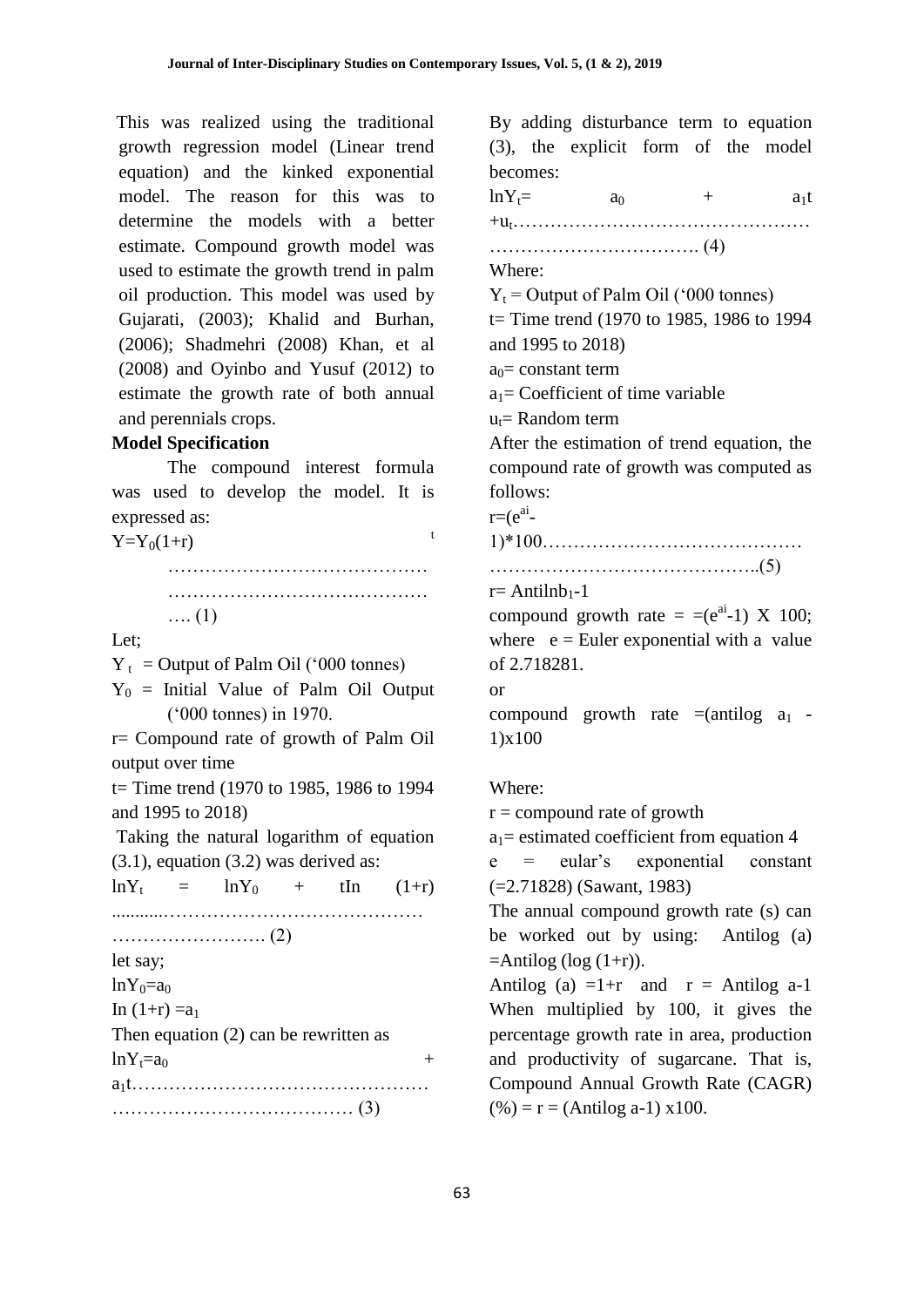the level of a variable growing at a constant rate to double. This rule states that the approximate

number of years' n for a variable growing at the constant growth rate of r percent. This model was used by Nmadu, (2009) and Maikasuwa and Ala (2013).

DT = 69/r----------------------------------------

----------------------------------------------------

(6)

Where:

 $DT =$ Doubling time

 $69$  = constant

r = compound rate of growth as in equation  $(5)$ 

## **Kinked exponential model**

The kinked exponential model was also used to estimate the growth rates in different sub-periods; the model specification is as expressed below;

 $1nY_t = a_1 + b_1(D_1t + D_2k_1 + D_3k_1) + b_2(D_2t - D_2k_1 - D_3k_1 - D_3k_2) + b_3(D_3t - D_3k_2) + u_t$ …. (7)

In this equation  $Y_t$  is Output of Palm Oil ('000 tonnes),  $b_1$ ,  $b_2$  and  $b_3$  are the growth rates for the first, second and third subperiods respectively, while K are kinks and D are Dummies.

 Where D<sup>1</sup> = 1 in 1970 to 1985(Pre-Sap), = 0 elsewhere; D<sup>2</sup> = 1 in 1986 to 1994(Sap),

 $= 0$  elsewhere;

 $D_3 = 1$  in 1995 to 2018(Post -Sap),  $= 0$  elsewhere:

$$
t = 16.5 \text{ ... } 25.5
$$

 $t = 0$  at the first break point,  $K_1$  (at the mid-point of first two sub-periods intersection or kink point between two sub

**Double Time analysis This analysis provides a simple way to** calculate the approximate number of years it takes for

> periods and it is calculated by taking the average of the last observation of 1st subperiod and first observation of 2nd subperiod.)

> $t = 17$  at the second break point,  $K_2$ (at the mid-point of second and third subperiods- - intersection or kink point between two sub periods and it is calculated by taking the average of the last observation of 2nd sub-period and first observation of 3rd sub-period.)

> Growth rate  $(1970 \text{ to } 1985)$  =  $b_1*100$

> Growth rate (1986 to 1994) =  $b_2$ \*100

> Growth rate (1995 to 2018) =  $b_3$ \*100

> Estimating the trend break equation also tests for the significance of the difference between the growth rates in two different sub periods:

$$
lnY_{t} = a_{1} + b_{1}t + b_{1}^{*}(D_{2}t - D_{2}k_{1} - D_{3}k_{1} + D_{3}t) + b_{2}^{*}(D_{3}t - D_{3}k_{2}) + u_{t}
$$
  
................. (8)

Where,  $b_1^*$  and  $b_2^*$  are the difference between the first and second sub-period growth rate andthe difference between the third and second sub-period growth rates, respectively. This model was spearheaded by Boyce (1987), and later utilized by a a good numbers of authors including Chattopadhyay and Das (2000) and Ghosh (2010). From accessible writing the unmistakable element of kinked exponential growth models, instead of using the conventional discontinuous model, is that they make use of information regarding the values of the variable in question throughout the time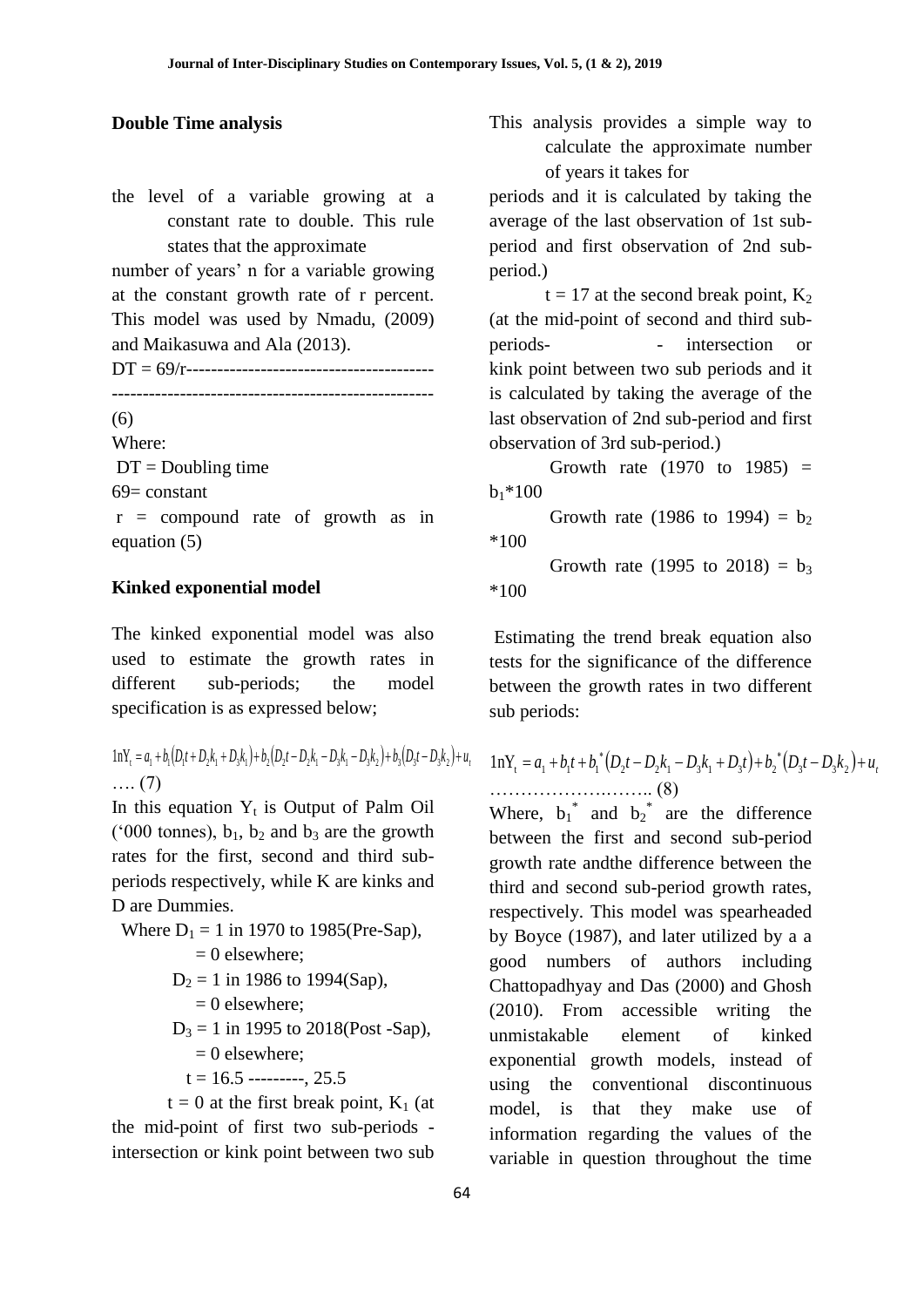series in estimating the growth rate for a given sub-period as against the conventional discontinuous model. The rationale for preferring fitted trends over simple points-to-point growth rate calculations is that OLS estimates are less affected by instability or cyclical fluctuations; this eliminates what can be termed the discontinuity bias of conventional sub-period growth rate estimates. The sensitivity of growth rate estimates to instability is thus reduced by the kinked exponential method. Boyce (1987) gave suitable outlines by contrasting option assessments of farming yield development rates in Bangladesh and Indian condition of West Bengal. Thus, by comparing discontinuous growth trend estimates with that calculated using kinked exponential model, Boyce has shown that the former growth rates give anomalous results due to discontinuity bias. Finally, as concluded by Boyce (1987) the kinked exponential model removes this discrepancy as it imposes a continuity restriction at the break points between subperiods and therefore provides an improved basis for growth rate comparisons. Thus in the absence of special circumstances such as definitional changes or natural disasters, kinked exponential models are preferable to discontinuous ones for growth rate comparisons.

**Objective (ii)** examined the acceleration or deceleration in the growth performance in terms of yield, output and harvested area of palm oil under different policy regimes.

In order to estimate the pattern of growth so as to determine whether there is acceleration, deceleration or stagnation in palm oil production in the Nigeria. This model was used by Marchenko (2009),

Ghosh, (2010), and Maikasuwa, and Ala (2013) to estimate the pattern of growth of crops. The quadratic equation in time variable was fitted to the data to confirm the existence of acceleration, deceleration or stagnation during the same period and it was given as follows:

LogY<sup>t</sup> = ao+a1ti+ a2t<sup>i</sup> 2 +ut--------------------- ---------------------------------------------------- ----- (9)

All variables as previously defined,  $a_0$ ,  $a_1$ and  $a_2$  are parameters to be estimated. In the specification of equation 3.9 the linear and quadratic time terms indicate the circular path in the dependent variable  $(Y_t)$ . The quadratic time variable  $(t^2)$ allows for the possibility of determining whether there was acceleration, deceleration or stagnation in palm oil production during the period 1970-2013. In determining the pattern of growth, our main concern is on  $a_2$  (i.e. coefficient of  $(t_i^2)$  which reveals a measure of the growth pattern following Onyenweaku (2004); Onyenweaku and Okeye,  $(2005)$  If  $a_2>0$ and statistically significant, then there is acceleration in growth, if  $a_2 < 0$  and statistically significant, then there is deceleration in growth, if  $a_2$  is positive or negative but not statistically significant, then there is stagnation in growth (Onyenweaku, 2004; Onyenweaku & Okeye, 2005)

**Objective (iii)** determined the variations in palm oil production (yield, output and harvested area) in the period under review. In order to achieve this, regression analysis was carried out inclusive of dummy variables (ANCOVA variables). This was employed in order to be able to quantify the behaviour of the dependent variable within the various regimes based on the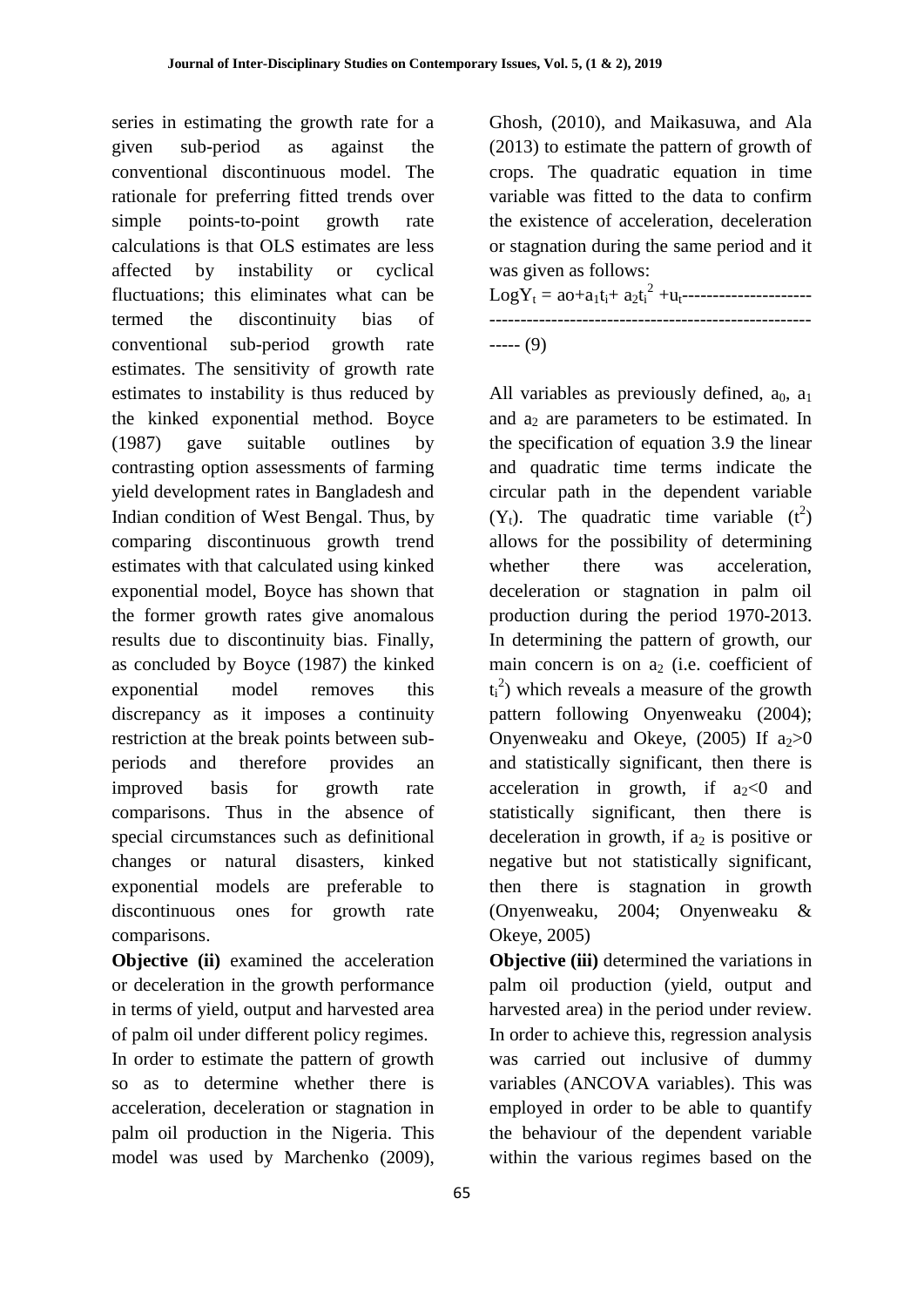assumption that macroeconomic variables measure can be accessed through differential seasonal break (regimes). That is the effect of macroeconomic policy measures within the period covered in this study -Pre -Sap, SAP and Post –SAP regimes. To compare the coefficients of the variables for the three regimes, the following model was developed.

#### **Models specification**

 $Y_i = b_0 + b_2D_{2i} + b_3D_{3i} + U_t.$ 

Where

Y = dependent Variables (Yield, output and harvested area of palm oil in year t) ..........(10)

 $D_{2i} = 1$  if value is between 1986 to 1994 (SAP regime)

 $= 0$  otherwise (i.e in other regime)

 $D_{3i} = 1$  if value is between 1995 to 2018 (Post –SAP regime)

 $= 0$  otherwise (i.e in other regime)

 $U_t$  = stochastic disturbance term

The period 1970-1985 was used as the benchmark period, it was for this reason

not included in the model because the  $b_0$ (intercept) has already captured it. All other differential intercept slope coefficients from other dummy variables were compared. This was done in order to avoid the situation called dummy variable trap - this is a situation of perfect collinearity or perfect multicollinearity , if there is more than one exact relationship among the variables. (Gujarati and Porter,2009).

#### **Results and Discussion**

# **Growth Trend and Rate in the Production of palm oil**

The trend in the production of palm oil is presented in Figure 2



**Figure 2: Palm oil Production Trend in Nigeria (1970 – 2018).**

The graph of the palm oil output in Nigeria covering the pre-structural adjustment programme period (1970 to 1985),

structural adjustment programme period (1986 to 1994) and post-structural adjustment programme period (1995 to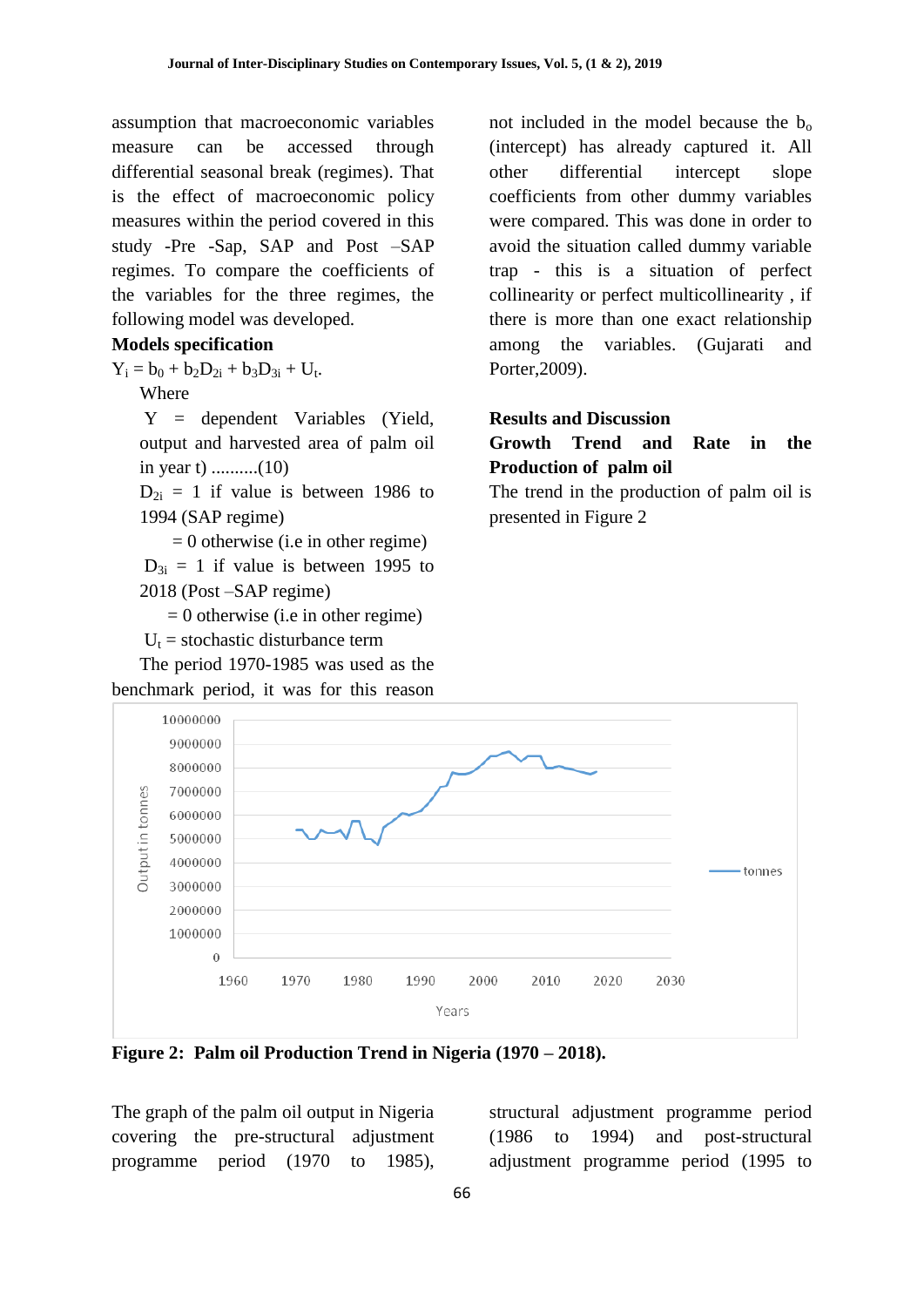2013). The figure 2 shows that the output of palm oil varies within the three periods. However, in the pre-SAP period (1970- 1985) the quantity of output was on the average 507.75 tonnes, in the SAP period (1986- 1994), the quantity of output on the average was 604.44 tonnes while in the Post -SAP period which is from 1995 to 2013, the quantity of output on the average was 788.105 tonnes. In summary the results revealed that the growth in palm oil production increased from 432 tonnes in 1970 to 930 tonnes in 2013, though with fluctuations within the periods.

Ammani (2012) carried out an analysis of the trends in output of the Nigeria agricultural transformation Agenda crops (1970-2007). He noted that after the discovery of crude oil there has been a decline in agricultural output. Several reasons were advanced for the decline in the agricultural sector performance in Nigerian, prominent among which are the increased foreign exchange earnings from the export of crude oil between 1972 and 1980 that resulted in the neglect "of the Nigerian agricultural sector (Ileso, 2000; Asiabaka and Owens, 2002; Walkenhorst, 2007;

Sekumade, 2009; Chukwuemeka and Nzewi, 2011; Izuchukwu, 2011).

In line with part of objective one, the growth trend model was employed to estimate the growth rate of the palm oil output within the Pre-SAP, SAP, and the Post –SAP periods, thus identifying the existence of acceleration, stagnation or deceleration in output growth rate within the periods. One of the important reasons for this analysis is that it provides a leeway in assessing the policies and programmes of agricultural development in Nigeria (Antia-Obong and Bhattarae, 2012). The implication of this is that it helps us to assess why the various sources of growth differ and by so doing facilitates the removal of obstacles and the process of growth development is rapidly enhanced.

# **Growth Rate in the Production of palm oil (Conventional Method)**

The growth rates in palm oil production was analysed using the instantaneous growth rate which measures

the growth at a point and the compound growth rates which measures growth rate over a period. The results are laid out in Table 1.

| Independent             | Coefficient    | Standard error                                                                                                                      | t-value  | p-value |
|-------------------------|----------------|-------------------------------------------------------------------------------------------------------------------------------------|----------|---------|
| Variable                |                |                                                                                                                                     |          |         |
| <b>Pre-SAP Period</b>   |                |                                                                                                                                     |          |         |
| Constant $(a0)$         | $-11.306$      | 1.669                                                                                                                               | $-6.773$ | 0.000   |
| Time $(a_1)$            | $0.007*$       | 0.001                                                                                                                               | 8.393    | 0.000   |
|                         |                | $R^2$ =0.834; $\bar{R}^2$ =0.822; $F_{(model)}$ =70.450, p-value for $F_{(model)}$ =(0.000) significant at 5%.                      |          |         |
| <b>SAP Period</b>       |                |                                                                                                                                     |          |         |
| Constant $(a0)$         | 7.501          | 9.733                                                                                                                               | 0.771    | 0.466   |
| Time $(b_1)$            | $-0.002^{N.S}$ | 0.005                                                                                                                               | $-0.485$ | 0.642   |
|                         |                | $R^2$ =0.033; $\overline{R}^2$ =-0.106;F <sub>(model)</sub> =0.235,p-value for F <sub>(model)</sub> =(0.642) not significant at 5%. |          |         |
| <b>Post -SAP Period</b> |                |                                                                                                                                     |          |         |
| Constant $(a0)$         | 2.803          | 0.008                                                                                                                               | 345.459  | 0.000   |

**Table 1: Palm oil Growth Rate in Nigeria (Pre-SAP, SAP, and Post -SAP Periods)**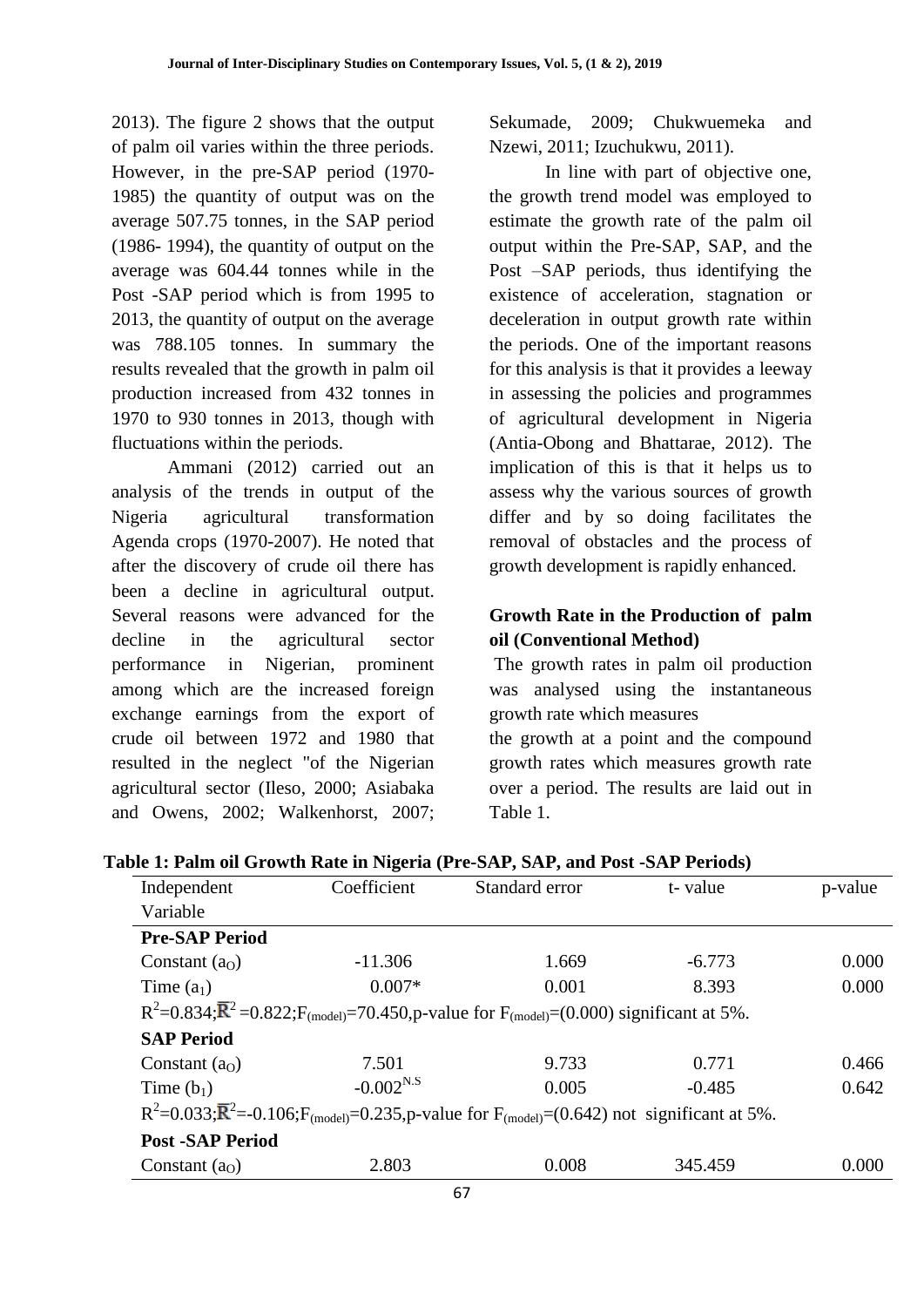| Time $(a_1)$                                                                                                                     | $0.009*$ | 0.001 | 15.321  | 0.000 |  |  |  |  |  |
|----------------------------------------------------------------------------------------------------------------------------------|----------|-------|---------|-------|--|--|--|--|--|
| $R^2$ =0.914; $\overline{R}^2$ =0.910;F <sub>(model)</sub> =234.748,p-value for F <sub>(mode)</sub> =(0.000) significant at 5%.  |          |       |         |       |  |  |  |  |  |
| <b>All Period</b>                                                                                                                |          |       |         |       |  |  |  |  |  |
| Constant $(a0)$                                                                                                                  | 2.637    | 0.007 | 354.854 | 0.000 |  |  |  |  |  |
| Time $(a_1)$                                                                                                                     | $0.007*$ | 0.000 | 28.207  | 0.000 |  |  |  |  |  |
| $R^2$ =0.944; $\overline{R}^2$ =0.943;F <sub>(model)</sub> =795.661,p-value for F <sub>(model)</sub> =(0.000) significant at 5%. |          |       |         |       |  |  |  |  |  |

 $*P<0.05$  significant, P $>0.05$ , Not significant (N.S)

## **Pre – SAP Period (1970 - 1985) 16 years)**

Instantaneous Growth rate (IGR) = relative change( $b_1$ ) ×100;

Instantaneous Growth rate  $(IGR) = 0.007 \times 100$ ;

Instantaneous Growth rate  $(IGR) = 0.70\%$ 

## **SAP Period (1986 - 1994) 9 years**

Instantaneous Growth rate (IGR) = relative change (b<sub>1</sub>) ×100;

Instantaneous Growth rate  $(IGR) = -0.002 \times 100$ ;

Instantaneous Growth rate (IGR) = -0.20%

## **Post – SAP Period (1995 - 2013) 24 years**

Instantaneous Growth rate (IGR) = relative change ( $b_1$ ) ×100;

Instantaneous Growth rate (IGR) Growth rate =  $0.009 \times 100$ ;

Instantaneous Growth rate (IGR) Growth rate  $= 0.90\%$ 

## **All period**

Instantaneous Growth rate (IGR) = relative change ( $b_1$ ) ×100;

Instantaneous Growth rate  $(IGR) = 0.007 \times 100$ ;

Instantaneous Growth rate  $(IGR) = 0.70\%$ 

The Instantaneous Growth rate (IGR) of 0.70%, -0.20% and 0.90 % for pre – SAP period, SAP period and post – SAP periods respectively implies that over the period, 1970 – 1985, 1986 – 1994 and  $1995 - 2018$ , the output of palm oil in Nigeria increased/decreased at the rate of 0.70%, -0.20% and 0.90 % per annum. However, the growth rate worked out are an instantaneous (at a point in time) rate of growth and not the compound (over period of time) rate of growth.

Thus in estimating the Compound growth rates (r) the Instantaneous Growth rate (IGR) of 0.70%, 0.20% and 0.90 % were used.

Using the model  $ln(1+r) = b_1$  as discussed in model specification;  $r=$  Antilnb<sub>1</sub>-1

 $r=(e^{bi}-1)$ 

compound growth rate  $=$  =(e<sup>bi</sup>-1) X 100; where  $e =$  Euler exponential with a value of 2.718281. or compound growth rate  $=(\text{antilog } b_1 -$ 1)x100

Therefore, using the above formula, the compound growth was computed for the pre-SAP, SAP and Post -SAP periods.

#### **Pre-SAP Period**

 $CG = (e^{0.007 - 1}) \times 100$ CG (compound growth)  $=1.625\%$ SAP-Period  $CG = (e^{-0.002 - 1}) \times 100$  $CG$  (compound growth)  $= -0.459\%$ Post -SAP  $CG = (e^{0.009 - 1}) \times 100$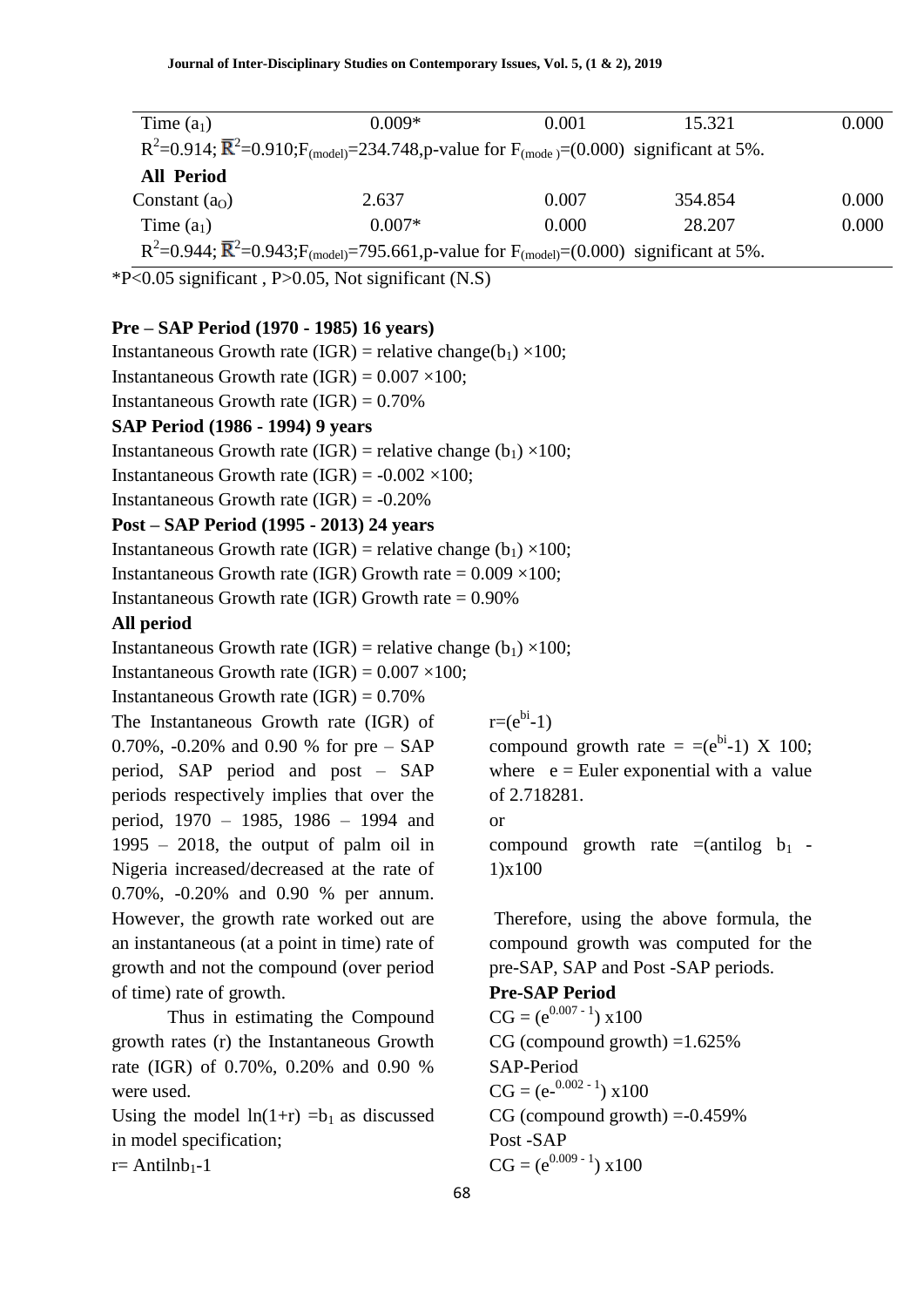CG (compound growth) =2.094% All periods  $CG = (e^{0.007 - 1}) \times 100$ CG (compound growth)  $=1.625\%$ **Pre – SAP period**

The  $R^2$  value of 0.834 means that approximately 83.4% of the variation in palm oil output in the pre sap era was explained by variation in time. The t -value of 8.393 calculated for  $b_1$  indicates that  $b_1$ is positive and statistically significant  $(p<0.01)$ . The coefficient of the trend variable,  $b_1$ , in the growth model has a value of 0.007, suggesting that there is a slow process of growth in output of palm oil during the period 1970 - 1985. Also indicating that palm oil production in Nigeria had an annual instantaneous growth rate of 0.70%; and a compound growth rate of 1.625% . The result of the F-statistic (70.450, with P value at 0.000) indicates that as a group, all the explanatory variables are jointly significant in explaining growth rate in Pre-SAP period.

# **SAP period**

The  $R^2$  value of 0.033 means that approximately 3.3% of the variation in palm oil output in the sap era was is explained by variation in time. The t value of -0.485 calculated for  $b_1$  indicates that  $b_1$ is negative and not statistically significant, indicating that there is retardation in palm

oil growth over the study period 1986- 1994. The coefficient of the trend variable,  $b_1$ , in the growth model has a value of -0.002, with  $p<0.01$ . Suggesting that there has been a 0.2% per annum decreases in output of palm oil over the SAP period. Also it does imply that over the period 1986-1994, palm oil production in Nigeria had a negative annual instantaneous growth rate of -0.20%; and also have compound growth rate of -0.45%

# **Post – SAP period**

The  $R^2$  value of 0.914 means that approximately 91.4% of the variation in palm oil output in the post sap era was explained by variation in time. The t value of 15.321 calculated for  $b_1$  indicates that  $b_1$ is positive and statistically significant, is an indication that there is accleration in palm oil output growth over the study period 1995-2018. The coefficient of the trend variable,  $b_1$ , in the growth model has a value of 0.009, with  $p<0.01$  suggesting that there has been a 0.9% per annum increase in output of palm oil over the Post -SAP period. Also it does imply that over the period 1995-2018, palm oil production in Nigeria had a positive annual instantaneous growth rate of 0.9%; and a compound growth rate of 2.094%.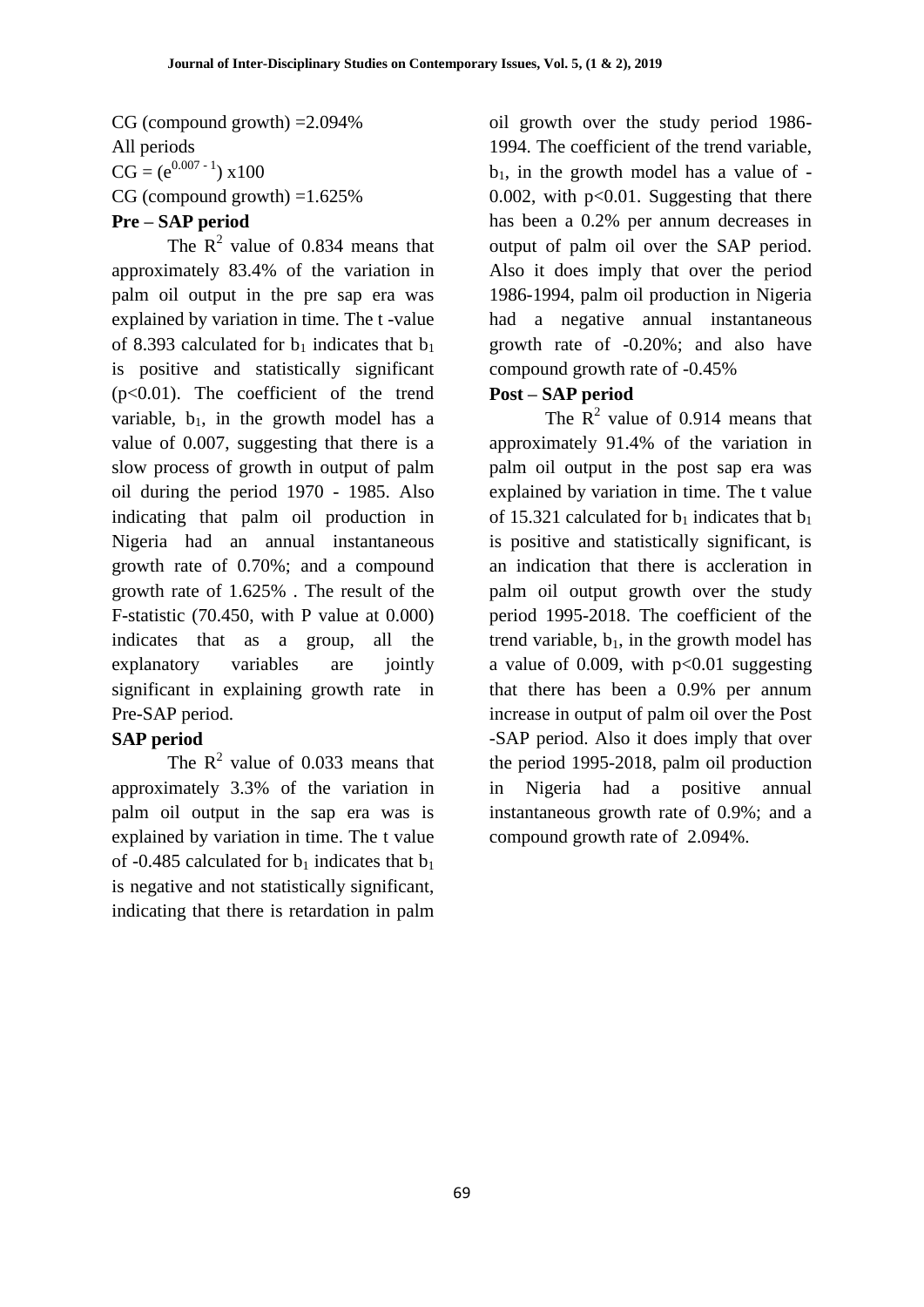|              | $\frac{1}{2}$ and $\frac{1}{2}$ is $\frac{1}{2}$ in $\frac{1}{2}$ and $\frac{1}{2}$ use $\frac{1}{2}$ is $\frac{1}{2}$ if $\frac{1}{2}$ |                                  |                      |         |  |  |  |  |  |  |  |
|--------------|-----------------------------------------------------------------------------------------------------------------------------------------|----------------------------------|----------------------|---------|--|--|--|--|--|--|--|
| Period       | Year                                                                                                                                    | <b>Instantaneous Growth rate</b> | Compound Growth rate |         |  |  |  |  |  |  |  |
| Pre-SAP      | 1970 - 1985                                                                                                                             | 0.70                             |                      | 1.625   |  |  |  |  |  |  |  |
| <b>SAP</b>   | 1986 - 1994                                                                                                                             | $-0.20$                          |                      | $-0.45$ |  |  |  |  |  |  |  |
| $Post - SAP$ | 1995 - 2018                                                                                                                             | 0.90                             |                      | 2.094   |  |  |  |  |  |  |  |
| All Period   | $1970 - 2018$                                                                                                                           | 0.70                             |                      | 1.625   |  |  |  |  |  |  |  |

**Table 2: Summary of instantaneous and Compound Growth rate for Palm Oil in Nigeria (Pre-SAP, SAP, and Post –SAP periods)**

The compound growth rates for output of palm oil in the Pre -SAP, SAP and the Post -SAP were 0.70%, -0.20% and -1.51%, respectively. This implies a relatively slow process of growth in output of palm oil particularly during the period 1970 - 1985. However, during the SAP and Post -SAP period the result indicates a decline in output for 1986-1994 and 1995 - 2013. This calls for concerted effort to reverse the process of decline to increase the process of growth in output. The process of decline in output could be reversed through expansion of area devoted to palm oil production by making use of land that is put to fallow. It was observed that the compound growth rate of palm oil output in Nigeria during the Pre-SAP was higher than during the SAP and post – SAP eras and also there was slight difference between the compounded rates of growth and the instantaneous growth rates. This finding is at variance with the finding of Ammani (2012) where the instantaneous growth rates and compound growth rates for palm oil within 1970-2007 with an instantaneous growth rates and compound growth rates of -0.2% respectively, but was in agreement with in case of cotton with where an instantaneous growth rates of 3.5% and compound growth rates of 7% within the same period was obtained. In a similar vein Ugwu and Kanu (2011), noted that despite the policy measures in the

SAP period, the agricultural sector did not register significant overall growth.

Oyinbo and Yusuf (2012) who reported that rice had higher growth rates during the SAP period than the Pre-SAP and Post –SAP periods. The implication of theses result showed that the policy reform of the SAP era was favourable in ensuring increased cassava and maize production in Nigeria and thus the notion that SAP was a complete failure is misleading. The result also shows that the pre-SAP period had the highest positive growth rate, however this is at variance with Yusuf and Sheu (2007). In their study, they outlined three distinct times (period 1961 and 2003; 1986 – 2003, and 1991-2003), these periods were utilized to simulate the different policy regimes of Regulation, Structural Adjustment era and Liberalization era. In general, output of citrus and mango maintained upward trend over the years. Notwithstanding, the development rate was most noteworthy for the Structural Adjustment period.

Finally, this work was also in agreement with the findings of Akpan, Inimfon, Patrick, and John (2012). The result of their work shows that some cash crop productions were boosted during the Green Revolution period (1980-1985). For instance, the outputs of groundnut, cocoa and coffee indicated an improved growth rate compared to the previous policy period. Contrarily, the growth rate of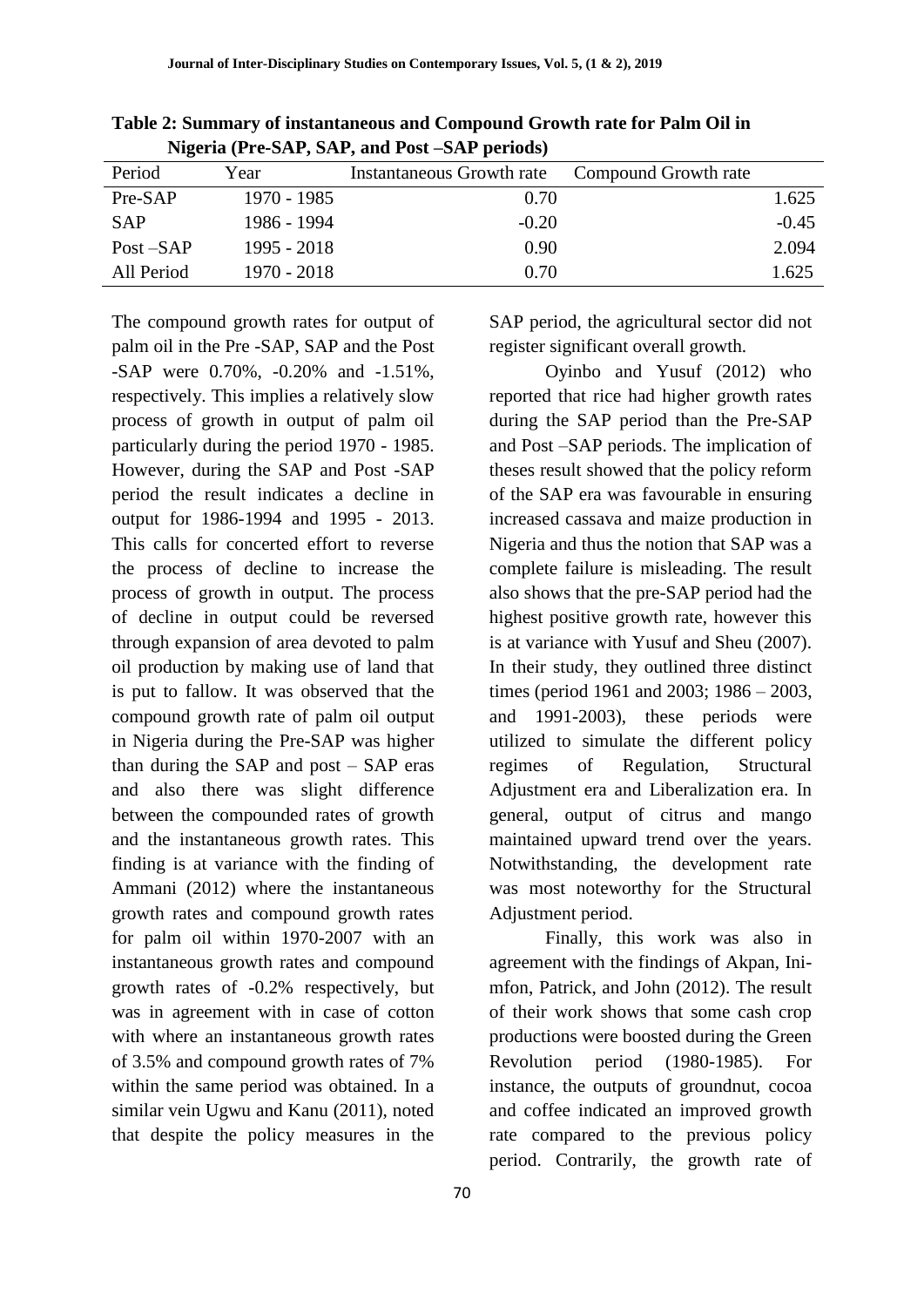Cotton, Rubber and palm Oil output deteriorated within the same period. However, their findings is at variance with result from the Structural Adjustment Programme (SAP) period (1986-1993), where some cash crops production (cotton, groundnut, cocoa, rubber and Oil palm) witness improved positive growth rate compared to the immediate previous policy period. Despite this result, coffee output had a negative growth rate during this period with the outputs of cotton (38.7%) and Rubber (35.7%) highly unstable. However, palm oil with a growth rate of 6.6 percent exhibited minimal instability compared to other cash crop during this period.

This result is in agreement with those of Akpan *et al (*2012) whose findings indicated that during the PSAP era (1994-2010) the outputs of Cocoa, Rubber and Coffee had negative growth rates. One likely reason for this poor result is the effect of human activity such as

urbanization which is encroaching into plantation estates of most cash crop enterprises in the country. Cotton (5.45%), groundnuts (4.14%), and palm oil fruit (1.01%) witnessed reduced growth rate compared to the immediate policy period.

# **Growth Rate in the Production of palm oil (Kinked exponential growth Method)**

The growth rates of production of palm oil were measured by the kinked exponential growth model. The whole period of 49 years (1970 to 2018) was divided into three sub-periods; first subperiod (1970 to 1985) the Pre-SAP period, second sub-period (1986 to 1994) the SAP period and third sub-period (1995 to 2018) the Post- SAP period. These three subperiods have special significance to the economy of Nigeria, because the agricultural development of the Nation during these periods witnessed some institutional and technological changes. The results are presented in Table 3.

|      | Kinked exponential growth rates |                                                   | <b>Trend breaks</b> |                          |                    |       |  |  |
|------|---------------------------------|---------------------------------------------------|---------------------|--------------------------|--------------------|-------|--|--|
|      | Crop 1970-1985                  | 1986-1994                                         | 1995-2018           | First                    | Second             | $R^2$ |  |  |
|      |                                 |                                                   |                     | <b>Break</b>             | break              |       |  |  |
| Palm |                                 | $0.008(.001)^*$ $0.004(0.002)^*$ $0.009(0.001)^*$ |                     | $\overline{\phantom{a}}$ | $0.002(0.01)$ 0.92 |       |  |  |
| Oil  | ∗                               | ∗                                                 | ∗                   | $0.004(0.003)*$          |                    |       |  |  |
|      |                                 |                                                   |                     | ∗                        |                    |       |  |  |

**Table 3: Growth rate for Palm oil in Nigeria 1970-2018 by Subperiod**

The result indicated that the growth rates of palm oil was 0.8%, 0.4% and 0.9% per annum during the Pre-SAP, SAP and Post-SAP respectively. Thus the growth rates were low especially during the SAP period, indicating that SAP policy did not really encourage palm oil production. The coefficient  $b_1^*$ which represent the difference between the first and second sub-period growth rates was -0.4% while  $b_2^*$  which represent the difference between

the third and second sub-period, growth rate was 0.9%. The result shows that there is a reduction of about 4% in the growth rate from the Pre-SAP period to the SAP period while there is an increment of about 9% in the growth rate from the SAP period to the Post -SAP period. The implication is that the palm oil witnessed increase in growth rate both in the Pre-SAP and the Post -SAP periods.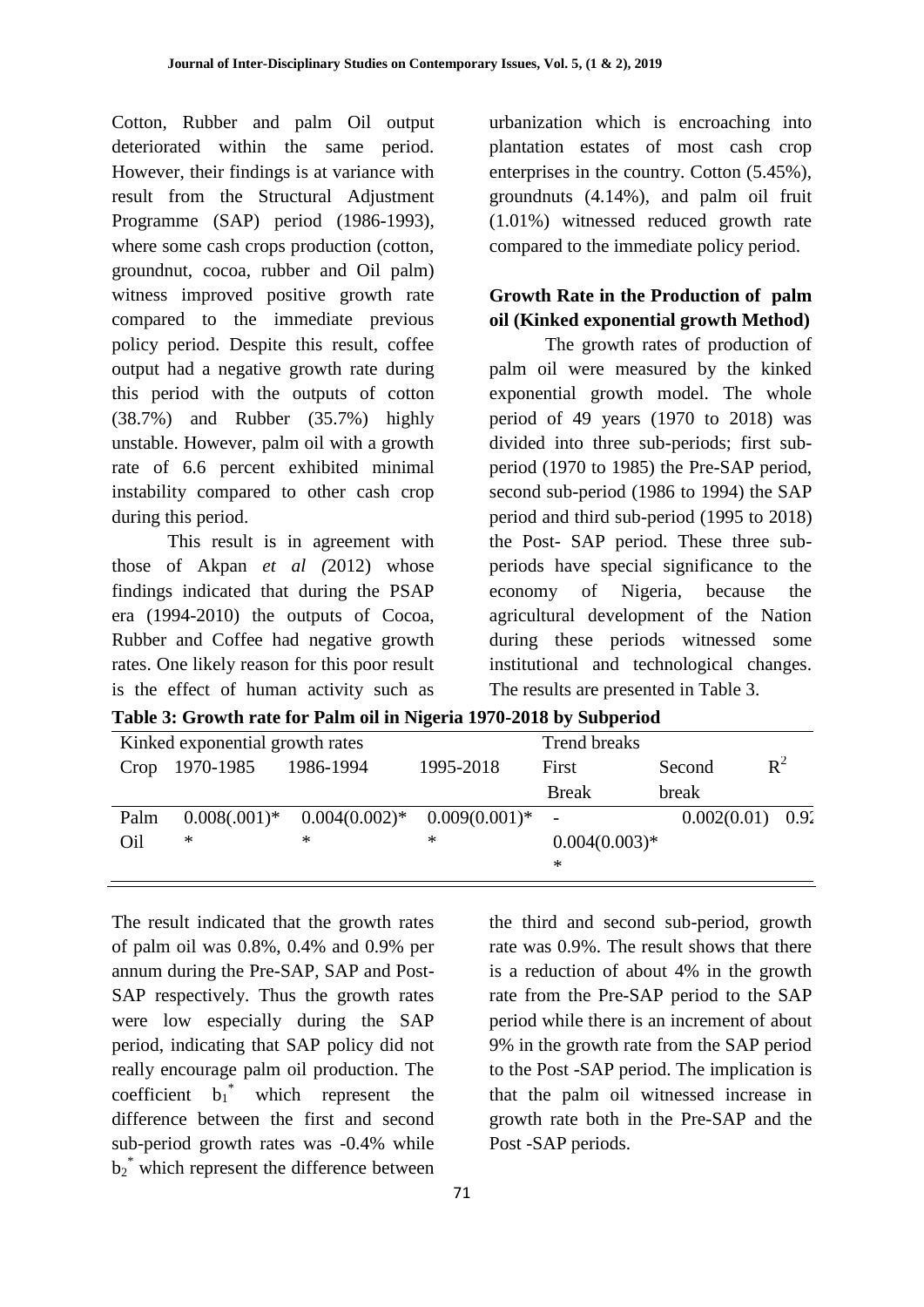The doubling time computed for the compound growth rates in years for output using the formula DT/r, showed that doubling time of 42.46 years for output of palm oil for the 1970-2018 production. That is all things being equal, it would take 42.46 years to double the rate of development in output taking into account the present pattern. It in this manner implies that, the productivity growth trend needs to be enhanced with a specific end goal to lessen its doubling time. This could be done through building capacity of the local farmers on new technologies at the same time increasing their accessibility to farm inputs.

Maikasuwa, and Ala (2013) obtained a doubling time of 19.38 years for output of sorghum for the 1983-2012 production period while Ibrahim *et.al*. (2010) obtained a doubling time of 32 years for output of sugarcane for the 1983- 2003 production period.

# **Acceleration, Deceleration and Stagnation in the palm oil Production Table 4: Acceleration, Deceleration and Stagnation in the palm oil Production**

| <b>Independent Variable</b>                                                                                          | <b>Coefficient</b>                                                                                                 | <b>Standard error</b> | t-value  | p-value |  |  |  |  |  |
|----------------------------------------------------------------------------------------------------------------------|--------------------------------------------------------------------------------------------------------------------|-----------------------|----------|---------|--|--|--|--|--|
| <b>Pre-SAP Period</b>                                                                                                |                                                                                                                    |                       |          |         |  |  |  |  |  |
| Constant $(a_0)$                                                                                                     | $2.635*$                                                                                                           | .013                  | 196.164  | .000    |  |  |  |  |  |
| Time trend $(a_1)$                                                                                                   | $.010*$                                                                                                            | .004                  | 2.778    | .016    |  |  |  |  |  |
| Time trend squared $(a_2)$                                                                                           | .000 <sup>NS</sup>                                                                                                 | .000                  | $-.854$  | .409    |  |  |  |  |  |
| $R^2$ =0.843; $\bar{R}^2$ =0.819; $F_{(model)}$ =34.907,p-value for $F_{(model)}$ =(0.000) *significant at 1 %       |                                                                                                                    |                       |          |         |  |  |  |  |  |
| <b>SAP Period</b>                                                                                                    |                                                                                                                    |                       |          |         |  |  |  |  |  |
| Constant $(a_0)$                                                                                                     | 2.817*                                                                                                             | .051                  | 55.694   | .000    |  |  |  |  |  |
| Time trend $(a_1)$                                                                                                   | $-0.016NS$                                                                                                         | .023                  | $-.686$  | .518    |  |  |  |  |  |
| Time trend squared $(a_2)$                                                                                           | 0.001 <sup>NS</sup>                                                                                                | .002                  | .599     | .571    |  |  |  |  |  |
|                                                                                                                      | $R^2$ =0.087; $\overline{R}^2$ =-0.217; $F_{(model)}$ =0.285,p-value for $F_{(model)}$ =(0.761) *significant at 1% |                       |          |         |  |  |  |  |  |
| <b>Post -SAP Period</b>                                                                                              |                                                                                                                    |                       |          |         |  |  |  |  |  |
| Constant $(a_0)$                                                                                                     | 2.786*                                                                                                             | .0120                 | 225.573  | .000    |  |  |  |  |  |
| Time trend $(a_1)$                                                                                                   | $0.012*$                                                                                                           | .002                  | 5.442    | .000    |  |  |  |  |  |
| Time trend squared $(a_2)$                                                                                           | $-.001**$                                                                                                          | .000                  | $-1.671$ | .110    |  |  |  |  |  |
| $R^2$ =0.924; $\overline{R}^2$ =0.917; $F_{(model)}$ =128.323,p-value for $F_{(model)}$ =(0.000) *significant at 1%  |                                                                                                                    |                       |          |         |  |  |  |  |  |
| <b>All Period</b>                                                                                                    |                                                                                                                    |                       |          |         |  |  |  |  |  |
| Constant $(a_0)$                                                                                                     | $2.654*$                                                                                                           | .011                  | 290.006  | .000    |  |  |  |  |  |
| Time trend $(a_1)$                                                                                                   | $.005*$                                                                                                            | .001                  | 5.144    | .000    |  |  |  |  |  |
| Time trend squared $(a_2)$                                                                                           | $4.098E - 005$                                                                                                     | .000                  | 2.071    | .044    |  |  |  |  |  |
| $R^2$ =0.949; $\overline{R}^2$ =0.947; $F_{(model)}$ =427.831, p-value for $F_{(model)}$ =(0.000) *significant at 1% |                                                                                                                    |                       |          |         |  |  |  |  |  |

 $*P<0.01$ ,  $*P<0.05$  significant, P $>0.05$ , Not significant (N.S)

To investigate the existence of acceleration or deceleration or stagnation in the growth of palm oil production, the quadratic equation in the time trend variable were

fitted according to the equation 3.9. Results in Tables 4.4 show the estimated quadratic equation in time trend variable for production, of palm oil during the pre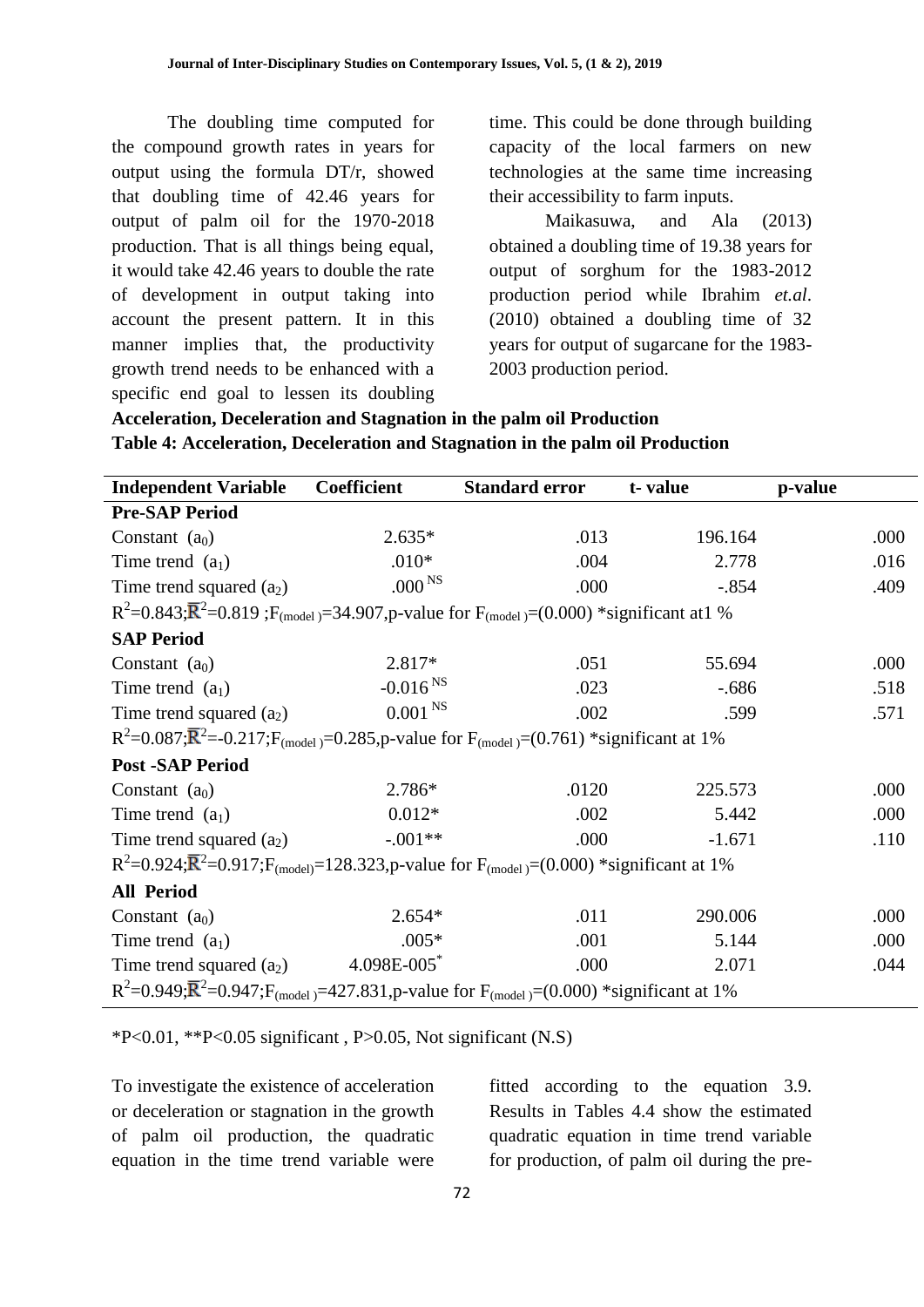SAP, SAP and Post -SAP period. The quadratic term  $t^2$  allows for the possibility of acceleration, deceleration and stagnation in the growth process. Results in Table 4 shows that the values of the coefficients of  $t^2$  variable for pre-SAP, and SAP are 000, and 0.001 while Post SAP is 0.001. while the pre-SAP and SAP is not significant the Post –SAP was significant at 0.05 probability level. The nonsignificance of the coefficients of the  $t^2$ variable is a confirmation of significant stagnative growth in production of palm oil.

**Quadratic equation in time trend variable for Palm Oil Production in Nigeria (Pre-SAP, SAP, and Post -SAP periods)**

After estimating the model, the variable in the model for all periods can be written as the following equation:

 $LogYt = 2.654 + 0.005t + 4.098E - 0.05t^2$  Se= (0.011) (0.001) (0.000)  $t = (240.006) * (5.144) * (2.071)$ 

 $R^2 = 0.949$ ,

F=427.831

 The result showed that the coefficient during the entire period 1970 - 2018 with respect to output of palm oil was significant p<0.01. However, the coefficients of  $t^2$  was positive and significant at 1% in other words, the coefficients of  $t^2$  is a confirmation of acceleration in the growth of palm oil output during these periods. This can also be said to be the reason for equality of instantaneous and compound growth rate. Therefore, the Null hypothesis was rejected since  $a^2$  is statistically significant meaning that there is acceleration in the

growth process with respect to output of palm oil.

Results in Table 4 show that the values of the coefficients of  $t^2$  variable for Pre-SAP, and SAP are 0.000, and 0.001 for production, all being not significant at 0.05 probability level except for Post-SAP period. The significance of the coefficients of the  $t^2$  variable is a confirmation of significant accelerative growth in production during the Post -SAP period, while the coefficients of the  $t^2$  variable is a confirmation of significant stagnative growth in production during the Pre-SAP and SAP. This result corroborates the findings of Onyenweaku (2004) where stagnation in output was confirmed for rice in pre-SAP period, and conforms to the findings of Tanko *et al.* (2010) where significant decelerative in production, area and productivity was observed for rice in SAP period. Tanko *et.al* (2010) observed a decelerative growth in area, production and productivity of rice for the period 1985-2006, Ibrahim *et.al.* (2010) realized accelerated growth in rice for the period 1983-2003 while Onyenweaku (2004) discovered a stagnated growth in the Nigerian agricultural production for the period 1970-2000. However, Sadiq (2014) confirms a statistically significant deceleration during the SAP period for rice production in Nigeria.

# **Variations in palm oil Production (Yield, Output and Harvested Area) Overtime**

The ANOVA result on the variation on yields, output of palm oil and harvested area of palm oil are shown in Table 5, Table 6 and Table 7 respectively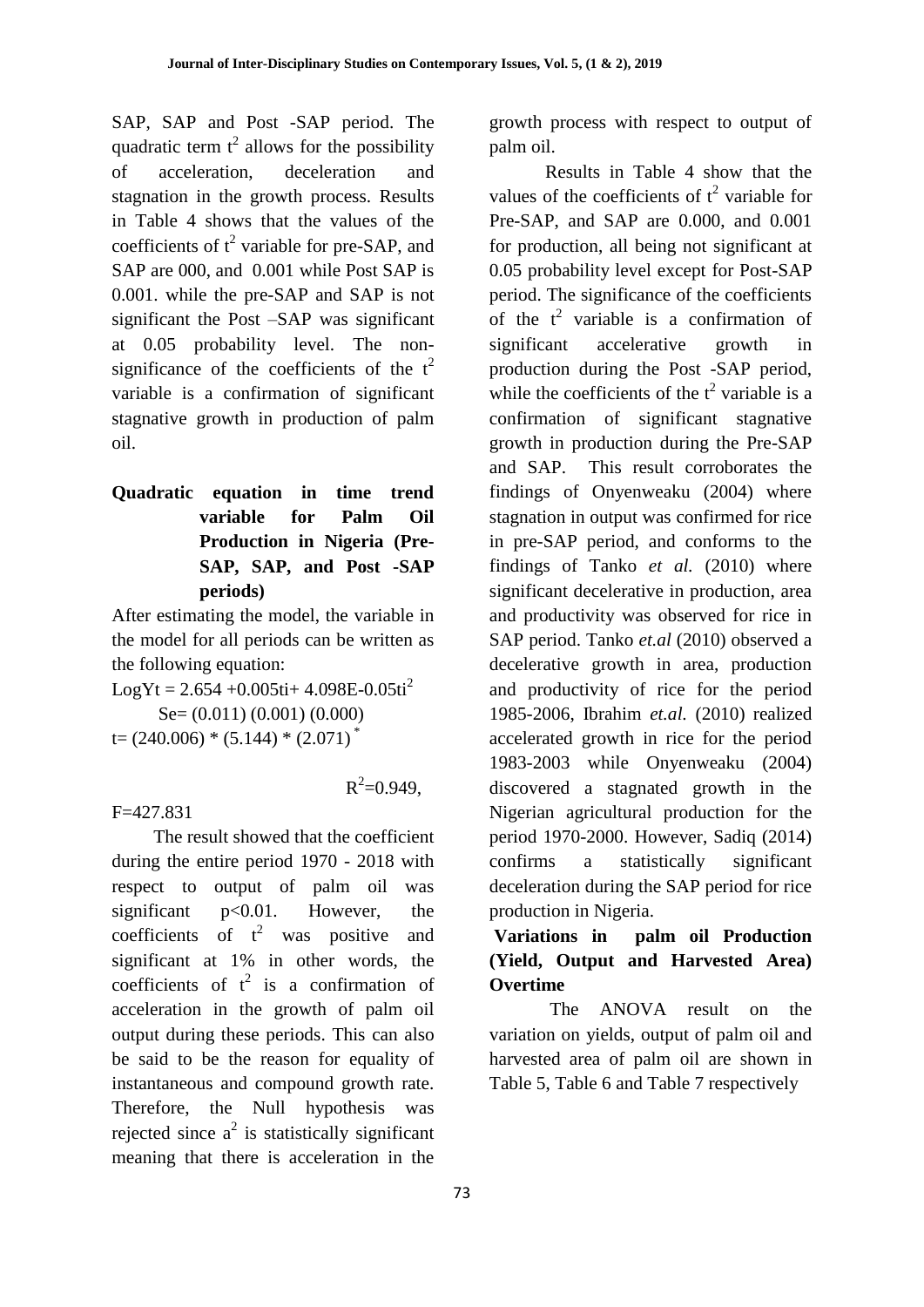| Table of Faill Oli Frouncholl III Hightin (FIC DIM (DIM ) and Fost DIM perfous).                                   |             |                |         |         |  |  |  |  |  |  |
|--------------------------------------------------------------------------------------------------------------------|-------------|----------------|---------|---------|--|--|--|--|--|--|
| Independent                                                                                                        | Coefficient | Standard error | t-value | p-value |  |  |  |  |  |  |
| Variable                                                                                                           |             |                |         |         |  |  |  |  |  |  |
| Constant $(b0)$                                                                                                    | 507.750*    | 22.297         | 22.772  | 0.000   |  |  |  |  |  |  |
| $D_1(SAP)$                                                                                                         | 96.694*     | 37.161         | 2.602   | 0.012   |  |  |  |  |  |  |
| $D_2$ (Post -SAP)                                                                                                  | 314.958*    | 28.785         | 10.942  | 0.000   |  |  |  |  |  |  |
| R <sup>2</sup> =0.723; F <sub>(model)</sub> =63.794, p-value for F <sub>(model)</sub> =(0.000) *significant at 1%; |             |                |         |         |  |  |  |  |  |  |

**Table 5: Palm Oil Production in Nigeria (Pre-SAP, SAP, and Post –SAP periods).**

**Note:** Pre-SAP period is the Constant  $(b_0)$ 

The empirical results in Table 5 shows that, statistically the mean output of palm oil during the period of SAP and Post – SAP was statistically different from the slopes obtain during Pre-SAP policy periods at 1%. The result implies that the mean palm oil production during SAP and Post –SAP periods was statistically and significantly higher than the mean output during Pre-SAP by 96.694 and 314.958 units respectively. In other to get the actually mean output of the SAP and Post SAP period the constant mean output is added to the mean output during SAP and Post SAP to arrive at a mean output of 604.444 for SAP and that of the Post –SAP to be 822.708. This result implies that the effect of Pre-SAP, SAP and Post -SAP policy period impact on palm oil production in the country. The results reflect widening instabilities across the variables from the Pre-SAP period.

After estimating the model, the variable in the model can be written as the following equation:

|             | $Y_t = 507.750(Pre-SAP) + 604.444SAP +$ |                 |
|-------------|-----------------------------------------|-----------------|
|             | 822.708Post - SAP                       |                 |
| $Se=$       | (22.297)                                | (37.161)        |
| (28.785)    |                                         |                 |
| $t =$       | $(22.713)$ *                            | $(2.602)*$      |
| $(10.942)*$ |                                         |                 |
|             |                                         | $R^2 = 0.723$ , |
| $F=63.794$  |                                         |                 |

 The result showed that the coefficient during the Pre-SAP, SAP and Post -SAP with respect to output were significant at 1 % ( $p<0.01$ ). Therefore, the Null hypothesis was rejected and the Alternative hypothesis was accepted meaning that the regression coefficients with respect to output of palm oil are not identical across the periods. The implication of this is that the mean of the SAP and Post -SAP were significant different from the intercept (Pre-SAP).

In a similar vein, Akpan *et al* (2012) reported that in their study on output volatility of cash crops (Cotton, Groundnut, Cocoa, Rubber and Oil palm) in Nigeria across policy periods, the result reveals that the mean cash crop output volatility during post structural adjustment programme period was significantly different from other policy periods for most cash crop exception of coffee. For instance, their study reveals that the mean volatility of palm oil was statistically and significantly different between Post- SAP period and the other policy periods specify. The differential intercept coefficients with respect to PRE-Operation feed the Nation, Operation feed the Nation, Green Revolution and SAP were 0.077, 0.067, and 0.091 respectively. These coefficients were negative and statistically significant at various levels of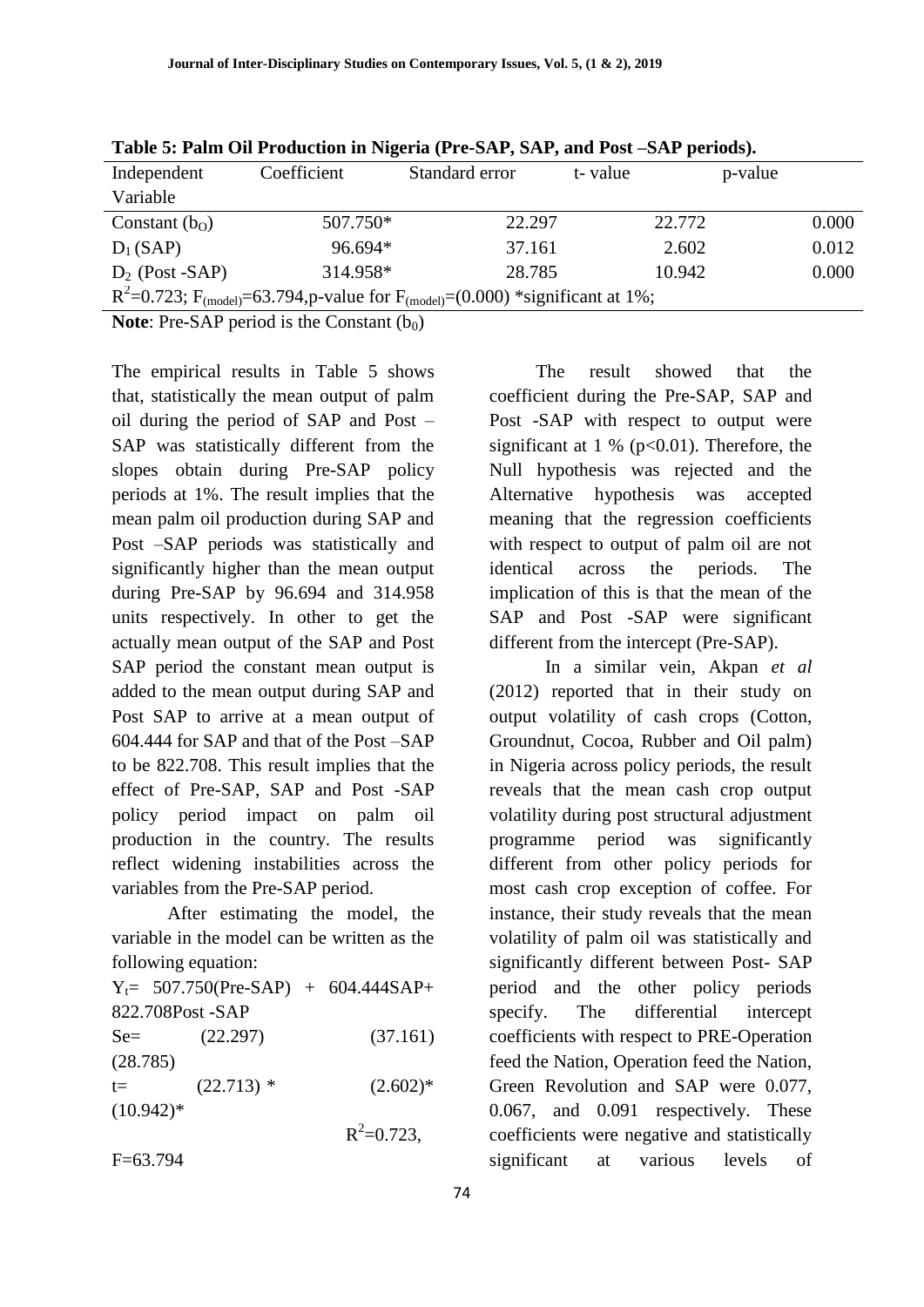probabilities, it implied that, the differential coefficients with respect to PREOFN, OFN, GR and SAP policy periods are statistically and significantly less than 0.096 during PSAP period by the value of their coefficients. Therefore, the impacts of PSAP, PREOFN, OFN, SAP and GR policy periods on palm oil volatility were significantly different. These findings corroborate the findings of Antia-Obong *et al* (2013), using the coefficient of variation on data from 1961- 2007, their finding indicates the presence

of a high variation in palm oil output, thus implies a high level of instability across the entire study period 1961-2007. Likewise, the coefficients of variation on data from 1961-1969, 1994-2007 and 1961-1969 with respect to output also show high level of instability. The results reflect widening instabilities across the variables, in addition the coefficients of variation with regards to output the value ranges from 5.74 in the Pre-SAP period, 0.68 in the SAP period and 5.32 in the Post -SAP period.

**Table 6: Estimates of Palm Oil Yield in Nigeria (Pre-SAP, SAP, and Post –SAP periods).**

| --------                                                                                               |             |                |         |         |  |  |  |  |
|--------------------------------------------------------------------------------------------------------|-------------|----------------|---------|---------|--|--|--|--|
| Independent                                                                                            | Coefficient | Standard error | t-value | p-value |  |  |  |  |
| Variable                                                                                               |             |                |         |         |  |  |  |  |
| Constant $(b0)$                                                                                        | $25.057*$   | 0.119          | 211.265 | 0.000   |  |  |  |  |
| $D_1(SAP)$                                                                                             | $1.604*$    | 0.198          | 8.112   | 0.000   |  |  |  |  |
| $D_2$ (Post -SAP)                                                                                      | $1.105*$    | 0.153          | 7.219   | 0.000   |  |  |  |  |
| $R^2$ =0.638;F <sub>(model)</sub> =40.488,p-value for F <sub>(model)</sub> =(0.000) *significant at 1% |             |                |         |         |  |  |  |  |

**Note:** Pre-SAP period is the Constant( $b_0$ )

Similarly, the empirical results in Table 6 shows that, statistically the mean yield of palm oil during the period of SAP and Post –SAP was statistically different from the slopes obtain during Pre-SAP policy periods at 1%. The result implies that the mean palm oil yield during SAP and Post –SAP periods was statistically and significantly higher than the mean output during Pre-SAP by 1.604 and 1.105 units respectively. In order to get the actually mean output of the SAP and Post SAP period the constant mean output is added to the mean output during SAP and Post SAP to arrive at a mean output of 26.661 for SAP and that of the Post –SAP to be 26.162. This result implies that the effect of Pre-SAP, SAP and Post -SAP policy period impact on palm oil yield in the country. The results reflect widening

instabilities across the variables from the Pre-SAP period.

After estimating the model, the variable in the model can be written as the following equation:

|            |                   | $Yt = 25.057$ (Pre-SAP) + 26.661(SAP) + |
|------------|-------------------|-----------------------------------------|
|            | 26.162(Post -SAP) |                                         |
| $Se=$      | (0.119)           | (0.127)                                 |
| (6.431)    |                   |                                         |
| t=         | $(211.265)$ *     | $(8.112)$ *                             |
| $(7.219)*$ |                   |                                         |
|            |                   | $R^2 = 0.638$ ,F                        |
|            |                   |                                         |

 $=40.488$ 

 The result showed that the coefficient during the Pre-SAP, SAP and Post -SAP with respect to yield were significant at 1  $%$  (p<0.01). Therefore, the Null hypothesis was rejected and the Alternative hypothesis was accepted meaning that the regression coefficients with respect to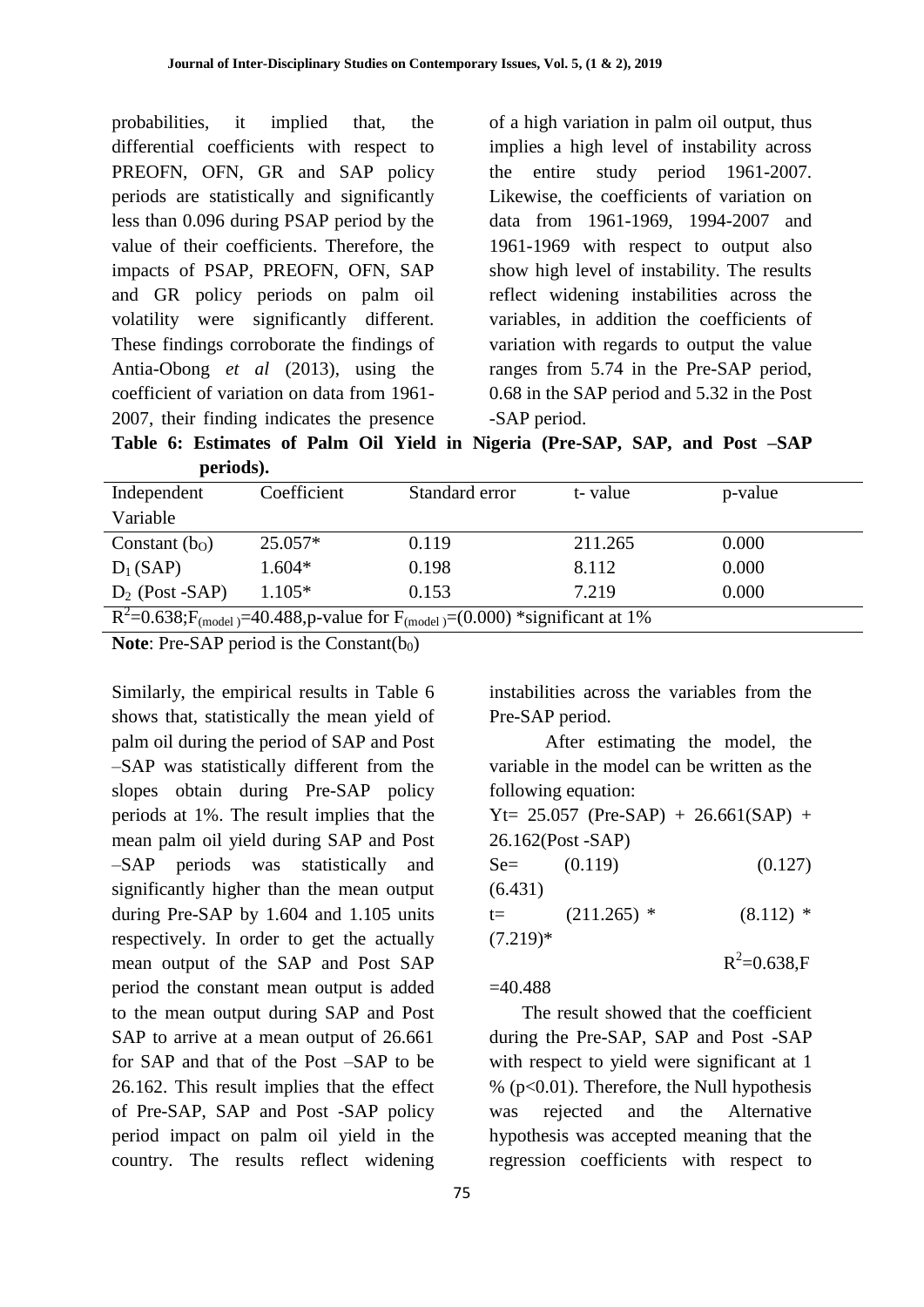yield of palm oil are not identical across the periods. The implication of this is that the mean of the SAP and Post -SAP were significant different from the intercept (Pre-SAP).

 This finding corroborated that of Antia-Obong et al (2013), using the coefficient of variation on data from 1961- 2007. The study indicated the presence of variation in palm oil yield, the highest variability (instability) captures the entire under review period 1961-2007, besides the 1961-1969, 1994-2007 and 1961-1969 with respect to harvested area, were the most unstable periods. The results reflected widening instabilities in the variables with value ranges from 0.91 Pre-SAP periods, 0.68 in the SAP period and 1.56 in the Post -SAP period.

**Table 7: Oil Palm Harvested Area of in Nigeria (Pre-SAP, SAP, and Post –SAP periods).**

| Independent                                                                                            | Coefficient | Standard error | t-value | p-value |  |  |  |  |
|--------------------------------------------------------------------------------------------------------|-------------|----------------|---------|---------|--|--|--|--|
| Variable                                                                                               |             |                |         |         |  |  |  |  |
| Constant $(b0)$                                                                                        | 2106.250*   | 34.726         | 60.653  | 0.000   |  |  |  |  |
| $D_1(SAP)$                                                                                             | 313.750*    | 57.877         | 5.421   | 0.000   |  |  |  |  |
| $D_2$ (Post -SAP)                                                                                      | 1005.273*   | 44.83          | 22.423  | 0.000   |  |  |  |  |
| $R^2$ =0.917;F <sub>(model)</sub> =267.353,p-value for F <sub>(model)</sub> =(0.000) significant at 1% |             |                |         |         |  |  |  |  |
|                                                                                                        |             |                |         |         |  |  |  |  |

**Note:** Pre-SAP period is the Constant( $b_0$ )

In respect of the harvested area the empirical results in Table 7 reveal that, statistically the mean harvested area of palm oil during the period of SAP and Post -SAP period was statistically different from the slopes obtained during Pre-SAP policy periods at 1%.The results implies that the mean palm oil harvested area during SAP and Post –SAP periods was statistically and significantly higher than the mean harvested of palm oil during Pre-SAP period by 313.750 and 1005.273 units respectively. In order to get the actually mean output of the SAP and Post SAP period the constant mean output is added to the mean output during SAP and Post SAP to arrive at a mean output of 2420 for SAP and that of the Post –SAP to be 3111.523. This result implied that the effect of SAP and Post -SAP policy period impact positively on palm oil area harvested in the country. The results

reflect widening instabilities across the variables from the Pre-SAP period.

After estimating the model, the variable in the model can be written as the following equation: Yt= 2106.250(Pre-SAP) + 2420(SAP) + 3111.523(Post -SAP)  $Se=$  (34.726) (70.854) (57.699)  $t=$   $(60.653)S^*$   $(5.421)^*$  $(22.423)*$  $R^2 = 0.917$ ,

 $F=267.353$ 

The result showed that the coefficient during the Pre-SAP, SAP and Post -SAP with respect to area harvested were significant at  $1 \%$  (p<0.01). Therefore, the Null hypothesis was rejected and the Alternative hypothesis was accepted meaning that the regression coefficients with respect to area harvested palm oil are not identical across the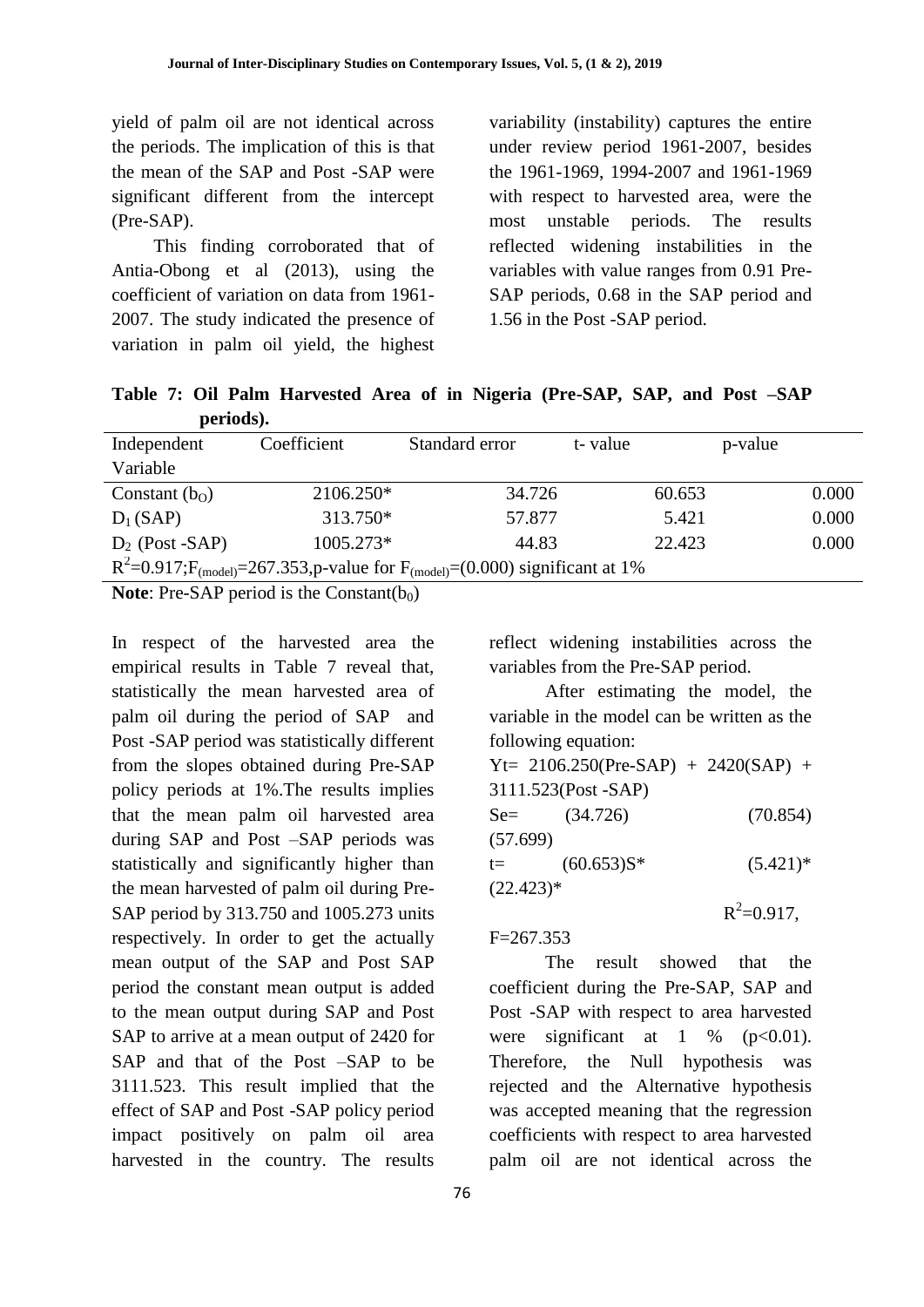periods. The implication of this is that the mean of the SAP and Post -SAP were significant different from the intercept (Pre-SAP).

This finding corroborate that of Antia-Obong *et al* (2013) using the coefficient of variation on data from 1961- 2007. Their study indicates the presence of the variation in palm oil harvested area, the highest variability (instability) captures the entire study period 1961-2007, besides, the 1961-1969, 1994-2007 and 1961-1969 with respect to harvested area, were the most unstable periods. The results reflect widening instabilities in the variables.

# **Conclusion and Recommendations**

The study was embarked upon to examine trend and growth rates of oil palm under varuious policy regime.The findings of the study revealed that the differential coefficients of the variables with respect to the growth rate of palm oil output, are not significantly different from the benchmark coefficient. The kinked exponential growth model was used alongside the conventional growth model in analysing palm oil growth rate within three subperiods; first sub-period (1970 to 1985) the Pre-SAP period, second sub-period (1986 to 1994) the SAP period and third subperiod (1995 to 2013) the Post -SAP period. The result showed that palm oil experienced slow growth rate in all periods, but most worrisome was the SAP period, indicating that SAP policy did not really encourage palm oil production. The study also demonstrated that using the kinked exponential growth model alongside with the conventional discontinuous model resulted in a better basis for growth rate comparisons. This is because while the conventional discontinuous model growth rates, give

anomalous results due to discontinuity bias, the exponential model removes the discrepancy as it imposes a continuity restriction at the break points between subperiods. It was suggested that this growth rate of oil plam can be improved upon through expansion of area devoted to oil palm cultivation. This could be achieved through increased sensitization and mobilization of the local farmer on the need to bring back use such land area that were put to fallow. The process can also be improved by the increase in productivity through increasing use of advisory services and provision of input supports to the farmers engaged in the oil palm cultivation.

# **References**

- Akpan, S.B., Ini-mfon V. P., & John, D.E (2012) Empirical relationship between trends in cash crop output volatility and agricultural policy periods in NIGERIA. *International Journal of Economics and Management Sciences*. *1*(11). 57-65
- Antia-Obong, E.A. & Bhattarai, K.R. (2012). Growth Trends and Sources of Output Growth for Oil Palm and Groundnut Production in Nigeria (1961-2007). *Trends in Agricultural Economics, 5: 96-103.*
- Antia-Obong, E. A., Ibok,O.W., Udoh,E.S & Daniel,E.E. (2013). Insights on oil palm production variation and trade growths rates in Nigeria. Greener Journal of *Agricultural Sciences, 3*(7), 536-54.
- Ammani, A. A. (2012). An Analysis of the trends in outputs of the Nigerian Agricultural transformation agenda crops. *International Journal of*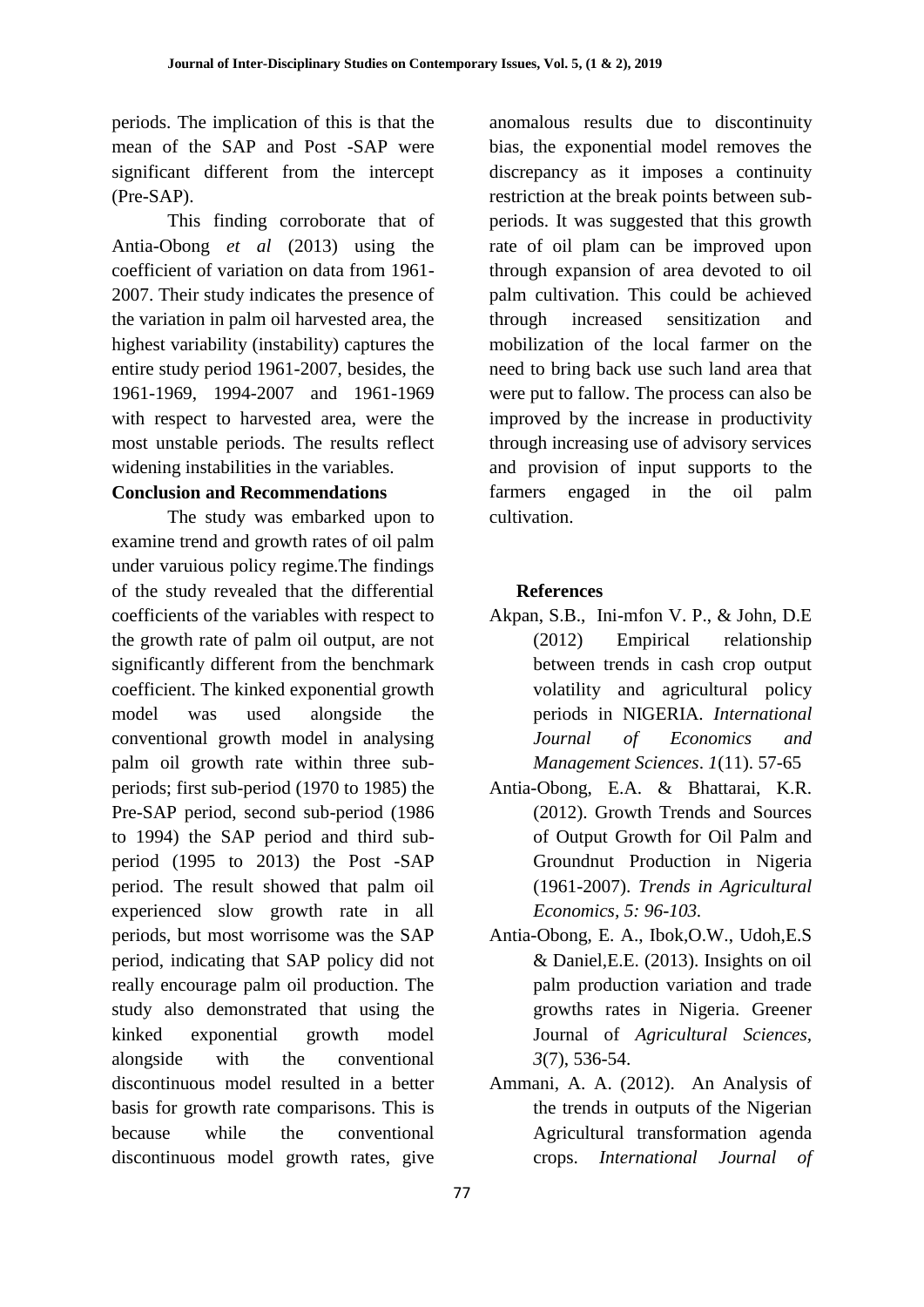*Applied Research and Technology.1*(4), 53 – 61.

- Asiabaka, C. C. & Owens, M. (2002). Determinants of adoptive behaviors of rural farmers in Nigeria. Proceedings of the 18th AIAEE Annual Conference Durban, South Africa. Pp13-20.
- Boyce, J.K., (1987). *Agrarian impasse in Bengal: Institutional constraints to technological change*. *[The](http://onlinelibrary.wiley.com/doi/10.1002/jid.3380010306/abstract#publication-history)  [Economic Journal](http://onlinelibrary.wiley.com/doi/10.1002/jid.3380010306/abstract#publication-history)* **,98(389), 210- [212 .](http://onlinelibrary.wiley.com/doi/10.1002/jid.3380010306/abstract#publication-history)**
- Chattopadhyay, A. K. & Das, P. S. (2000). Estimation of growth rate: A critical analysis with reference to West Bengal agriculture. *Indian Journal of Agricultural Economics*, 55,116-135.
- Chukwuemeka, E. & Nzewi, H. N. (2011). An empirical study of World Bank agricultural development programme in Nigeria. *American Journal of Social and Management Sciences 2*(1), 176-187
- Eneh, O.C., (2011). Nigeria's vision 20:2020-issues, challenges and implications for development management. *Asian Journal Rural Development*., 1: 21-40.
- Federal Ministry of Environment of Nigeria(FMEN) (2001). National Action Programme to combat desertification. [Retrieved from](articles%20for%20publication/articles%20for%20publication/Retrieved%20from%20http:/www.uncd.int/action%20programmes/Africa%20/national/%202001/%20Nigeria-eng.pdf)  [http://www.uncd.int/action](articles%20for%20publication/articles%20for%20publication/Retrieved%20from%20http:/www.uncd.int/action%20programmes/Africa%20/national/%202001/%20Nigeria-eng.pdf)  [programmes/Africa /national/ 2001/](articles%20for%20publication/articles%20for%20publication/Retrieved%20from%20http:/www.uncd.int/action%20programmes/Africa%20/national/%202001/%20Nigeria-eng.pdf)  [Nigeria-eng.pdf](articles%20for%20publication/articles%20for%20publication/Retrieved%20from%20http:/www.uncd.int/action%20programmes/Africa%20/national/%202001/%20Nigeria-eng.pdf)
- Ghosh, B. (2010). Growth and variability in the production of crops in West Bengal Agriculture. *Trends in Agricultural Economics,3*(3), 135- 146.
- Gugarati, D.N. (2003) *Basic econometrics*  $(4<sup>th</sup>$  ed.) Gary Burke.
- Gujarati, D. N., & Porter, D. C. (2009). *Basic econometrics* (5<sup>th</sup> ed.) McGraw-Hill companies Inc.
- Hyman, E. L. (1990). An economic analysis of small-scale technologies for palm oil extraction in central and West Africa. *World Development*, 18(3),455-476.
- Ibrahim, F. D., Mohammed, U. N., Nmadu, J. N., Yakubu, I. I. & Ibrahim, P. A. (2010). Forecasting and growth trends of sugarcane production: Meeting the goal of commercial agriculture in Nigeria. 40-43
- Ileso, B. S. (2000). Structural adjustment program and agricultural production in Nigeria (1970- 1996). Unpublished Master"s Thesis. Dalhousie University, Halifax.
- Izuchukwu, O. (2011). Analysis of the contribution of agricultural sector on the Nigerian Economic Development. *World Review of Business Research* (1) 1: 191 – 200.
- Khalid, M. & Burhan, A. (2006). An econometric model for forecasting export of kin now from Pakistan. *International Journal of Agriculture and Biology, 8*(2), 459 – 462.
- Khan, M., Mustafa, K., Shah, M., Khan, N., & Khan, J. Z. (2008) Forecasting mango production in Pakistan an econometric model approach. *Sarhad Journal of Agriculture,* 24 (2), 1-8.
- Maikasuwa, M., A. & Ala, A.L (2013) Trend analysis of area and productivity of palm oil in Nigeria, 1993-2012. *European Scientific Journal,* 9 (16), 69-75.
- Marchenko, Y. (2009). Multipleimputation analysis using stata's mi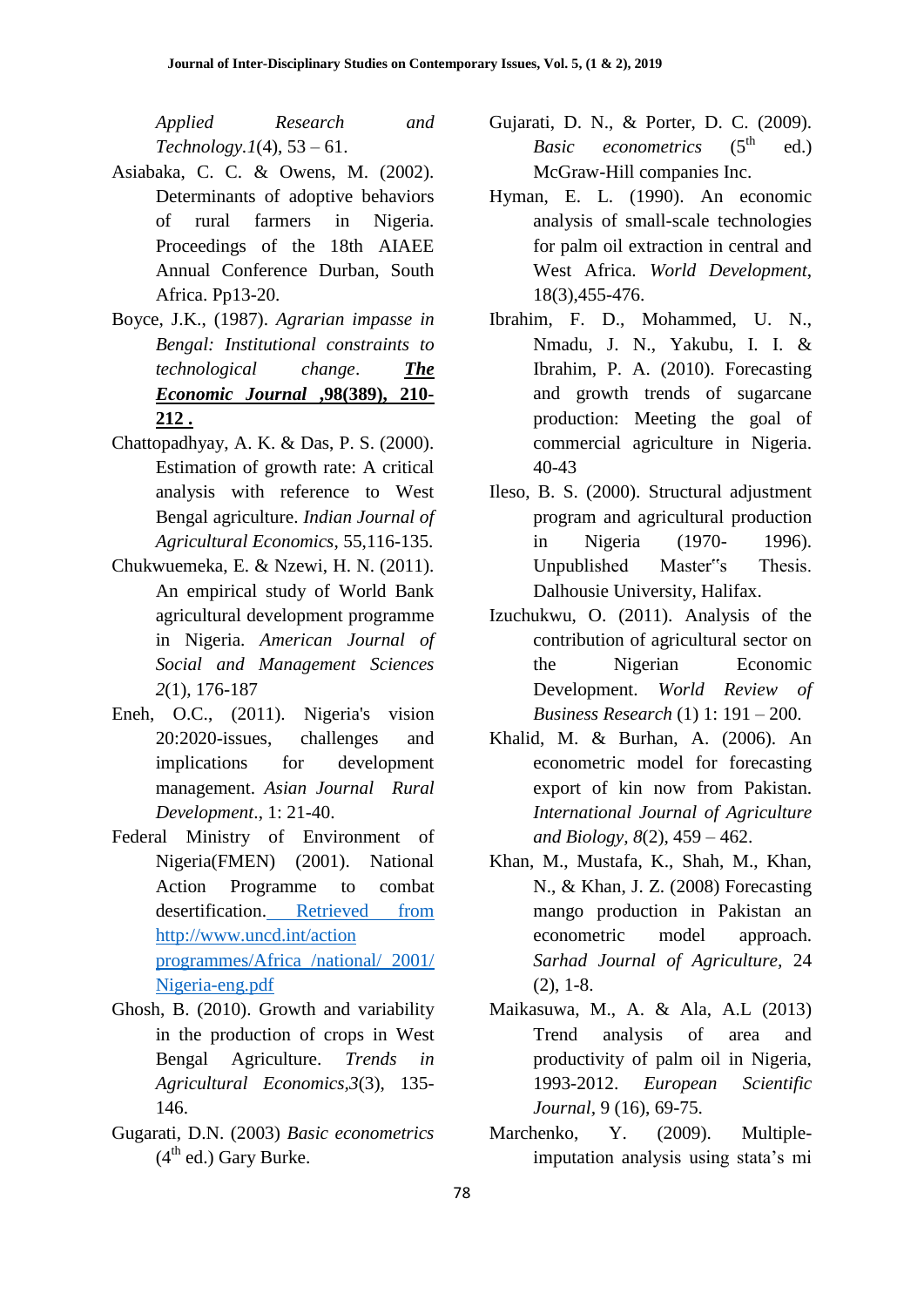command. Presentation given to the 2009 UK Stata users group meeting, London, UK, on September 10, 2009. Stata Corp.

- Nmadu, J. N. (2009). Effect of changes in some macroeconomics policies on sorghum economy in Nigeria between 1961 and 2005. *Journal of Social Science,* 3(20),163- 168.
- Ogen, O. (2003). Patterns of economic growth and development in Nigeria since 1960.In S. O. Arifalo and G. Ajayi (eds.), *Essays in Nigerian contemporary history.* Lagos: First Academic Publishers
- Onyenweaku, C. E. (2004). Stagnation, acceleration and deceleration in agricultural production in Nigeria, 1970-2000. *Journal of Agriculture and Food Science,* 2(2),131-140
- Onyenweaku, C. E., & Okeye, B. C. (2005). Trends in cassava output, area and productivity in Nigeria 1960/61 to 2003/2004. In Orheruata, A. M., Nwokoro, G. N. (Eds.). *Agricultural rebirth for improved production in Nigeria*. Proceedings of the 39<sup>th</sup> Annual Conference of the Agricultural Society of Nigeria(pp.19-21) University of Benin, Benin City, Nigeria.
- Oyinbo, O., &Yusuf, D. E. (2012) Empirical assessment of the growth rate of maize production in the Pre – Sap, SAP and Post – SAP Periods in Nigeria. *Russian Journal of Agricultural and Socio-Economic Sciences,* 5 (5), 23-27.
- Sadiq, M.S. (2014) Empirical growth rate analysis of rice production in Nigeria and its implication on food security: Comparative assessment of three economic reforms phases in Nigeria.

*Journal of Agricultural Economics, Extension and Rural Development*, 1(12), 218-223.

- Sekumade, A. B. (2009).The effects of petroleum dependency on agricultural trade in Nigeria: An error correlation modeling (ECM) approach. *Scientific Research and Essay4* (11) : 1385-1391.
- Shadmehri, M. (2008). Estimating growth rates and decomposition analysis of agricultural production in Iran. *Trends in Agricultural Economics,*  1(1), 14-26.
- Tanko, L., Jirgi, A. J. & Igwe, K. C. (2010). Trend analysis of area, production and productivity of rice in Nigeria. Proceedings of the  $11<sup>th</sup>$ Annual Conference of National Association of Agricultural Economist (NAAE) (44-48). Gidan Kwano, Minna, Nigeria.
- Udom, D.S (1986). Nigerian Government Policy: Schemes for Smallholders palm oil Planting and Rehabilitation between1978-1981. *Journal of Nigerian Institute for palm oil Research*, 7, 134-175.
- Ugwu, D. S., & Kanu, O. I. (2012). Effects of agricultural reforms on the agricultural sector in Nigeria. *Journal of African Studies and Development,* 4(2), 51-59.
- Utomakili, J. B., & Abolagba, J. O. (1996). Conserving natural resources for sustainable agriculture in Nigeria. A case for improved extension services. *The Nigerian Journal of Agricultural and Rural Management*, 1(1), 12.
- Walkenhorst, P. (2007). Distortions to agricultural incentives in Nigeria.